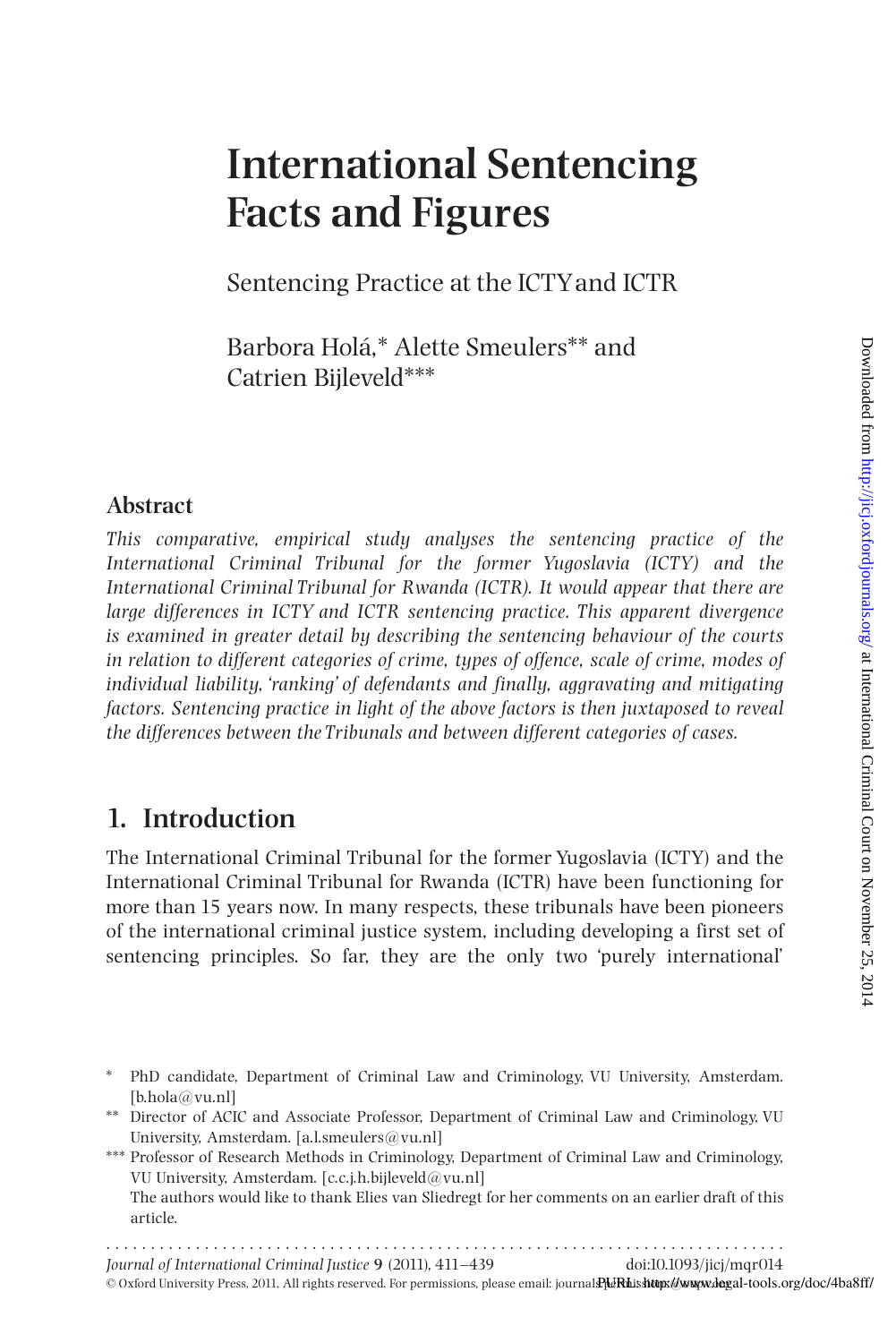tribunals actually trying and sentencing perpetrators of international crimes.<sup>1</sup> Together they have convicted more than 100 individuals for their involvement in genocide, crimes against humanity and war crimes during conflicts in the former Yugoslavia and Rwanda. From the beginning, ICTY and ICTR judges have been pronouncing sentences for these extraordinary crimes while lacking any detailed legislation or precedents for guidance. Positive law provided limited instruction with regard to sentencing.<sup>2</sup> The only relevant international precedents were the Nuremberg and Tokyo trials. In these proceedings the sentencing argumentation was very basic. Consequently, ICTY and ICTR judges have been vested with large discretionary powers in sentence determination. This study aims to answer the question how this discretion has materialized in the sentences handed down by the bench at the ICTY and ICTR.

This article consists of a descriptive, empirical analysis of ICTY and ICTR sentencing. It has been observed that sentencing practices of the ICTY and of the ICTR diverge significantly.3 At first sight, ICTR sentences seem to be longer than those pronounced by the ICTY judges. This article offers a detailed examination of the differences in the sentencing practices of these two tribunals. It focuses on selected sentencing determinants, as expressed in the case law and as provided for in the Statutes, and describes their relationship to sentence severity. The examined sentencing factors include: (i) category of crimes; (ii) type of underlying offences; (iii) scale of criminal activity; (iv) mode of individual liability; (v) rank of the defendant within the overall state hierarchy; and (vii) aggravating and mitigating factors. Initially, the article reviews the judges' own arguments, contained within the judgements, regarding the relationship between these factors and sentence severity. Thereafter, ICTY and ICTR sentences are examined in order to see whether there are any empirical differences in the actual sentence length between different categories of cases and between the Tribunals.

- 1 The article excludes other courts with international elements dealing with international crimes (internationalized courts), such as the Special Court for Sierra Leone (SCSL) or the Special Panels for Serious Crimes (SPSC) in East Timor, for two reasons: (1) Theoretical: arguably all the internationalized courts have a much stronger 'national element' (hybrid jurisdiction over international and domestic crimes, mixed composition with international and domestic judges, prosecutors or defence attorneys; applicability of international and domestic law). Therefore, it is difficult to compare directly the sentencing regimes and practice across these Tribunals. In this respect, the ICTY and ICTR are the only 'purely international criminal tribunals'. (2) Methodological/Pragmatic: there have either been not so many cases completed by these courts to allow a quantitative analysis of their sentencing trends (e.g. SCSL have completed proceedings with only eight defendants) or the composition of convictions is not as varied as in the ICTY/ICTR and it is thus difficult to make any sensible comparisons (e.g. SPSC have convicted over 80 individuals but the vast majority of defendants are very low-ranking perpetrators).
- 2 Art. 24 ICTYSt.; Art. 23 ICTRSt.; Rule 101 ICTY/ICTR RPE.
- 3 I.M. Weinberg de Roca and C.M. Rassi, 'Sentencing and Incarceration in the Ad Hoc Tribunals', 44 Stanford Journal of International Law (2008) 1, at 2; S.M. Sayers, 'Defence Perspective on Sentencing Practice in the International Criminal Tribunal for the Former Yugoslavia', 16 Leiden Journal of International Law (LJIL) (2003) 751, at 776.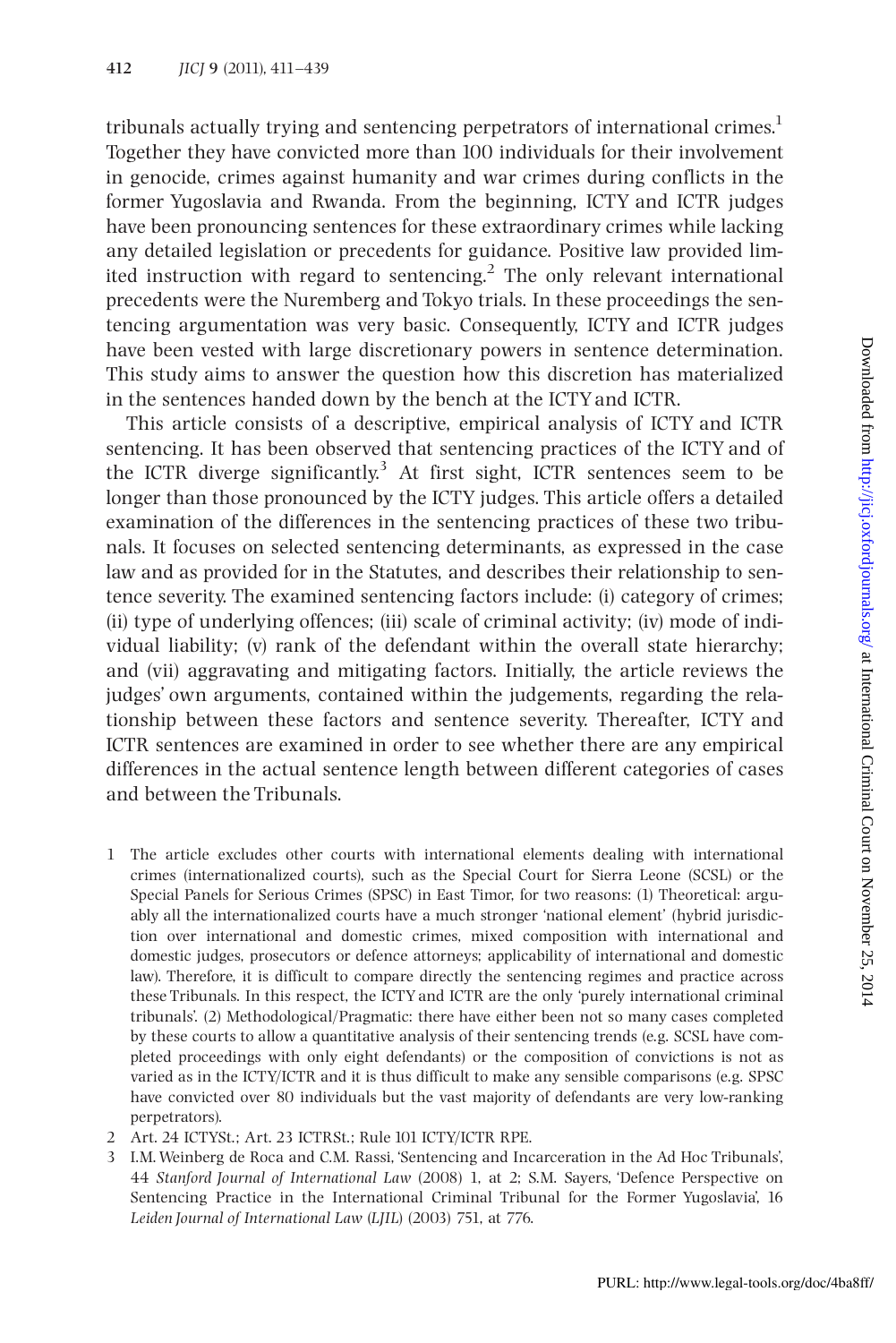In so doing, this study attempts to fill an identified gap in empirical research regarding the penal regimes at the two Tribunals. $4$  So far, academics have focused primarily on normative issues in the sentencing of international crimes. Only a handful of studies have analysed sentencing practice empirically.<sup>5</sup> In general, these studies have focused on one Tribunal at a time and tried to explain sentence severity on the basis of statistical analysis of the interplay of a number of selected legal and extralegal sentencing factors. To our knowledge, nobody has conducted a systematic, empirical comparison of ICTY and ICTR sentencing practice and/or has detailed the differences in sentence severity between the two.

# 2. Methodology

The article is divided into two main sections. First, a case law-based summary is given concerning the apparent relationship between sentence length and selected sentencing determinants. These general principles of sentence determination seem to be similar at both Tribunals. Judges from one tribunal often refer to the sentencing case law of the other, thus developing a common ICTY and ICTR legal narrative in most of the cases. Second, the judges' narrative is compared with actual sentencing practice. For the ICTY and ICTR separately, we compare median sentences<sup>6</sup> handed down in different categories of cases.

Two issues complicate our analysis. First, defendants are usually convicted on multiple counts while only a total sentence is pronounced. This single sentence is not broken down in order to reflect the contribution of each crime to its length. It is therefore impossible to see how each conviction is reflected in the sentence; sentencing lacks transparency in this respect. This sentencing practice complicates our analysis since it is impossible to disentangle a sentence length in individual cases to assess the exact contribution of each count of guilt. Second, as required by Statute, the Tribunals have recourse to national sentencing practice in the former Yugoslavia and Rwanda, respectively. Arguably, fundamental differences in the penal culture of these two countries make direct comparisons difficult. However, both Tribunals have determined that national practices shall serve solely as points of reference and are not to

- 4 M. Drumbl, Atrocity, Punishment and International Law (New York: Cambridge University Press, 2007), at 11.
- 5 Cf. B. Holá et al., 'Is ICTY Sentencing Predictable? An Empirical Analysis of ICTY Sentencing Practice', 22 LJIL (2009) 79; J. Meernik and K.L. King, 'The Sentencing Determinants of the International Criminal Tribunal for the Former Yugoslavia: An Empirical and Doctrinal Analysis', 16 LJIL (2003) 717; J. Meernik, 'Victor's Justice or the Law? Judging and Punishing at the International Criminal Tribunal for the Former Yugoslavia', 47 Journal of Conflict Resolution (2003) 140; J.W. Doherty and R.H. Steinberg, 'An Empirical Study of ICTY and ICTR Sentencing: Doctrine Versus Practice' (2009) available online at http://papers.ssrn.com/sol3/ papers.cfm?abstract.id=1443468 (visited 1 February 2011).
- 6 The median sentence is the sentence which lies exactly in the middle of the sentence distribution — half of the issued sentences lie above the median and half below. As opposed to the mean (average), the median is not influenced by extreme sentences.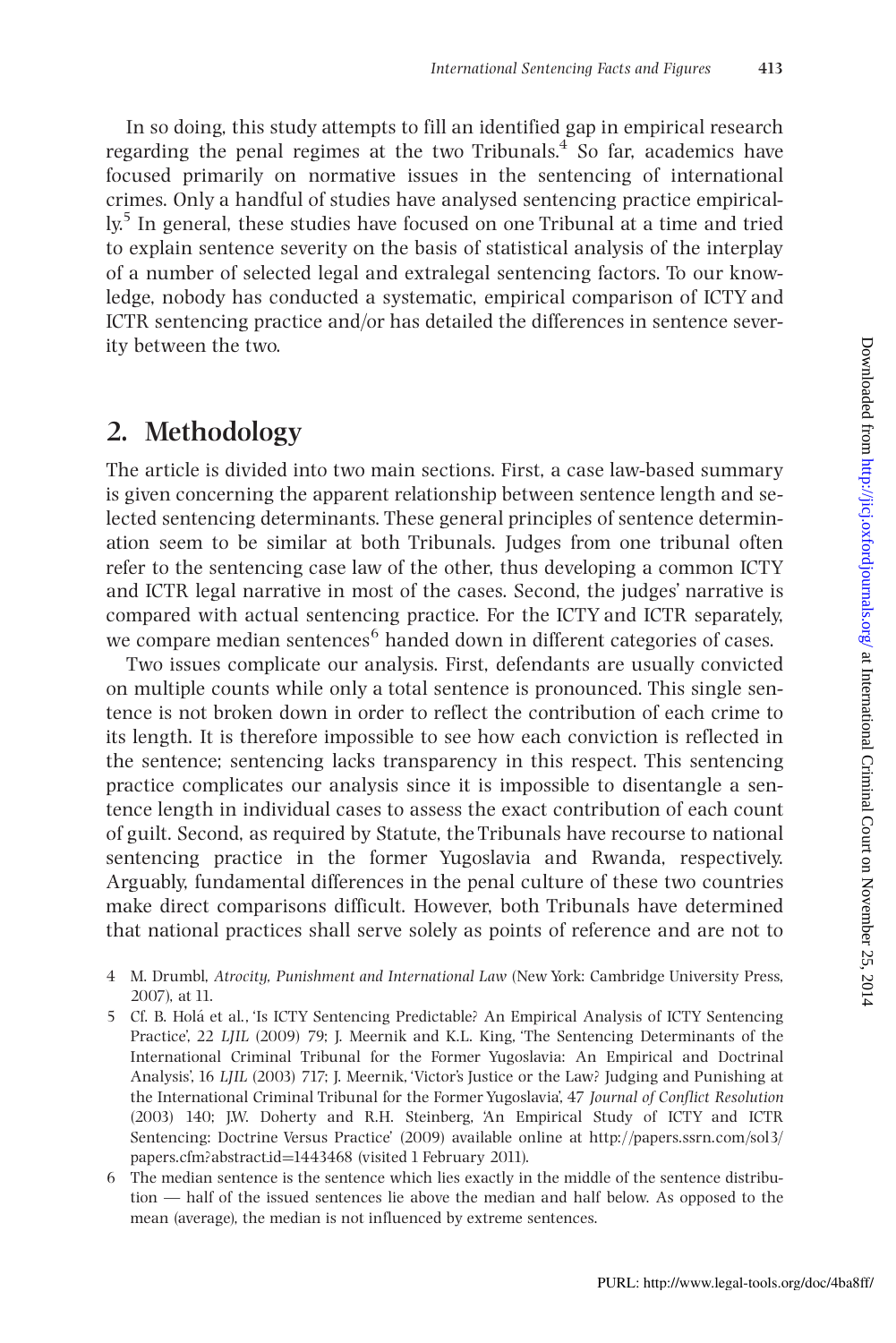be treated as binding.<sup>7</sup> Consequently, the guidance derived from national practice is arguably of minimal impact upon sentencing practice. $8$ 

By June 2010, the ICTY and ICTR had handed down sentences in 111 cases.<sup>9</sup> Seventy-one cases have been dealt with by the ICTY and 40 by the ICTR. The sentences range from two years' imprisonment to the maximum: life imprisonment. At the ICTY two defendants<sup>10</sup> and at the ICTR 16 individuals have been sentenced to life imprisonment. For the purposes of numerical analysis life sentences must be recoded.<sup>11</sup> In order to maintain the specific characteristic of a life sentence as the most severe sentence, we recoded life sentences to 55 years. This number is 10 years longer than the longest determinate sentence ever handed down by the Tribunals, i.e.  $45$  years,  $12$  and thus arguably expresses the specific quality of a life sentence as the severest sentence. Moreover, as the majority of defendants were in their 40s/50s at the time of a conviction, this number seems to cover well a maximum time of imprisonment that an average ICTY/ICTR defendant would spend in prison until the end of his/her life.

# 3. Sentencing in Judges' Narrative

Articles 24/23 of the ICTY/ICTR Statute contain very general instructions as to what factors the court should take into account when imposing sentences: gravity of the offence and the individual circumstances of the convicted person. However, what is actually meant by gravity of crime or what individual circumstances should be relevant is not defined by the Statutes. It is often repeated that '[b]y far the most important consideration, which may be regarded as the litmus test for the appropriate sentence, is the gravity of the offence', $^{13}$ yet the judges are left to evaluate the respective gravity of crime on a case-by-case basis. Judges often emphasize a necessity to assess the gravity in light of the particular circumstances of each individual case.<sup>14</sup> Theoretically, gravity can be determined in abstracto and in concreto. The gravity in abstracto

- 7 Judgment, Mucić et al. (IT-96-21), Appeals Chamber, 20 February 2001, § 816.
- 8 Weinberg de Roca and Rassi, supra note 3, at 14.
- 9 This number includes all final sentences (i.e. sentences pronounced by a trial chamber when appeal was not filed or sentences modified/confirmed by an appeal chamber) and all sentences handed down by a trial chamber when a case was still pending on appeal (ICTR: nine cases were pending on appeal, ICTY: eight cases were under appeal in June 2010). Cases where a defendant was acquitted are not included.
- 10 Stanislav Galić, Major General in the Bosnian Serb Army, Judgment, Galić (IT-98-29-A), Appeals Chamber, 30 November 2006; Milan Lukić, a paramilitary leader, Judgment, Lukić & Lukić (IT-98-32/1-T), Trial Chamber, 20 July 2009.
- 11 In order to analyse numerically the sentencing practice, we had to assign each life sentence a numerical value.
- 12 Judgment, Kajelijeli (ICTR- 98-44A), Appeals Chamber, 23 May 2005.
- 13 Judgment, Mucić et al. (IT-96-21), Trial Chamber, 16 November 1998,  $\S$  1192; Judgment, Rutaganda (ICTR-96-3), Appeals Chamber, 26 May 2006, § 591.
- 14 Judgment, Česić (IT-95-10/1), Trial Chamber, 11 March 2004, § 32.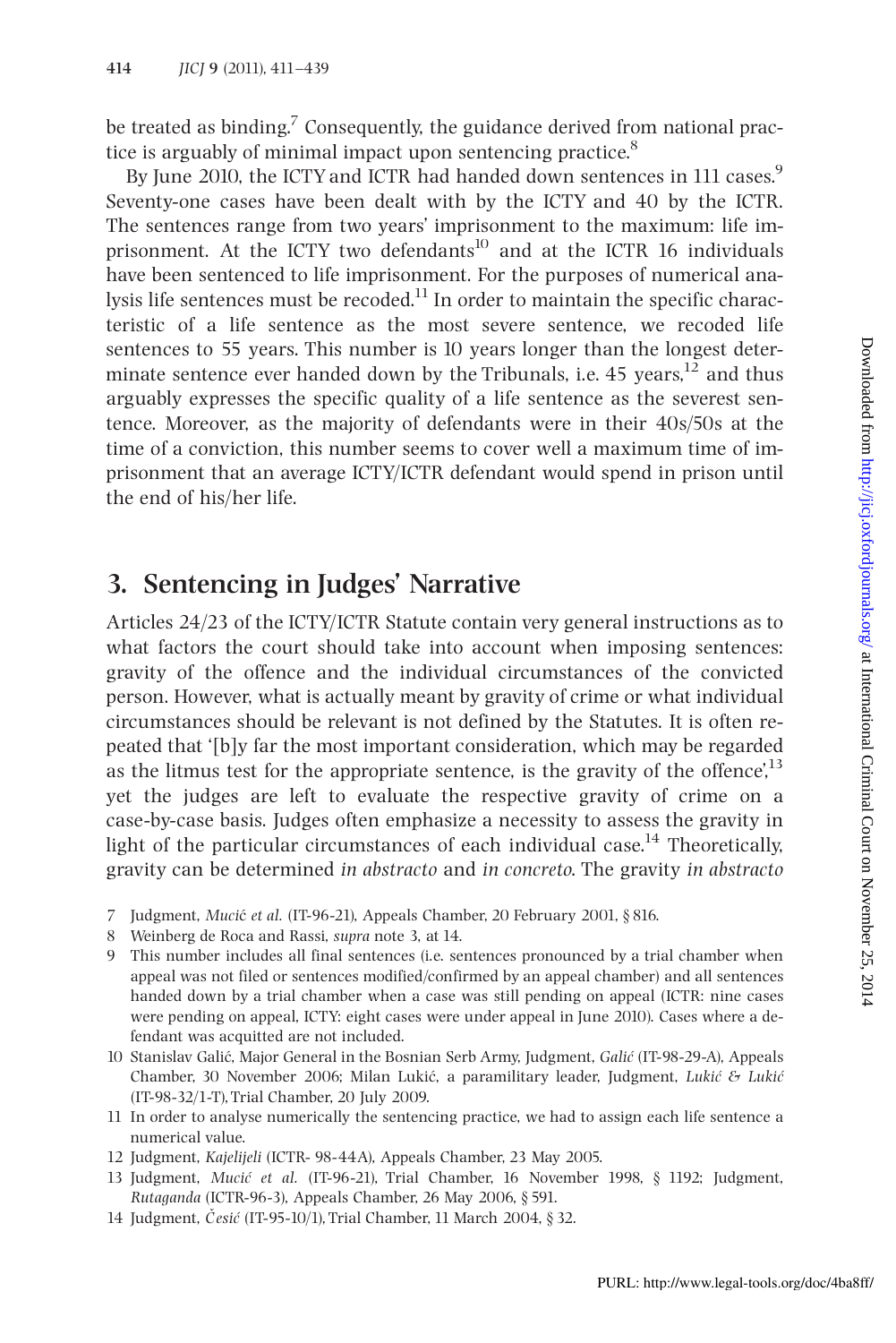is based on an analysis, in terms of criminal law, of the subjective and objective elements of the crime. Gravity in concreto depends on the harm done and on the culpability of the offender.<sup>15</sup> In the latest case law, the concrete gravity of crime has been emphasized. In most cases, the concept of gravity has been interpreted as encompassing two aspects: (i) 'the particular circumstances of the case', i.e. magnitude of harm caused by the offender represented by, e.g. scale of crime, number of victims, extent of victims' suffering, and (ii) 'the form and degree of participation of the accused in the crime', i.e. the offender's culpability.<sup>16</sup> Judges have consistently rejected the idea of an abstract ranking of offences under their jurisdiction and emphasized instead the freedom to evaluate severity in the light of the particular circumstances of each individual case.17

All the sentencing determinants examined could be seen as representing the two main considerations relevant to sentencing according to law: gravity of crime (represented by category of crimes, type of underlying offence, scale of crime, mode of liability, rank and role of a defendant, and aggravating factors) and individual circumstances of the offender (represented primarily by mitigating factors).

# A. Category of Crime, Type of Underlying Offence and Scope of Crime

According to their Statutes, the Tribunals have jurisdiction over three broad categories of international crimes: genocide, crimes against humanity and war crimes. The Statutes do not contain any indication relating to the determination of sentence length for these three distinct categories. The question whether a hierarchical relationship should exist among the individual categories based on the comparative analysis of their gravity in abstracto has nonetheless been addressed many times in the case law. Arguably, the category of crime for which a defendant is convicted has a bearing on the severity of his sentence. It has been argued elsewhere that it should make a difference if an act is classified as genocide or as a crime against humanity or a war crime. Scholars have advocated a hierarchy between individual categories of international crimes based on their objective severity.<sup>18</sup> In the early case law, judges too endorsed the idea of a hierarchy among genocide, crimes against humanity and war crimes.19 Later, both Tribunals seem to have adopted the stance

- 17 Judgment, Česić, supra note 14,  $\S 32$ .
- 18 A. Carcano, 'Sentencing and the Gravity of the Offence in International Criminal Law', 51 International and Comparative Law Quarterly (2002) 583, at 607-609; Danner, supra note 15; O.A. Olusanya, 'Do Crimes against Humanity Deserve a Higher Sentence than War Crimes?' 4 International Criminal Law Review (2004) 431.
- 19 Sentencing Judgment, *Tadić* (IT-94-1-T), Trial Chamber, 14 July 1997,  $\S$  73. This position was in substance repeated in  $\S$  28 of the Sentencing Judgment in Tadić (IT-94-1-Tbis-R117), Trial Chamber, 11 November 1999; and in the Joint Separate Opinion of Judge McDonald and

<sup>15</sup> A.M. Danner,'Constructing a Hierarchy of Crimes in International Criminal Law Sentencing', 87 Virginia Law Review (2001) 415, at 609.

<sup>16</sup> Judgment, Milutinović et al. (IT-05-87), Trial Chamber, 26 February 2009, § 1147.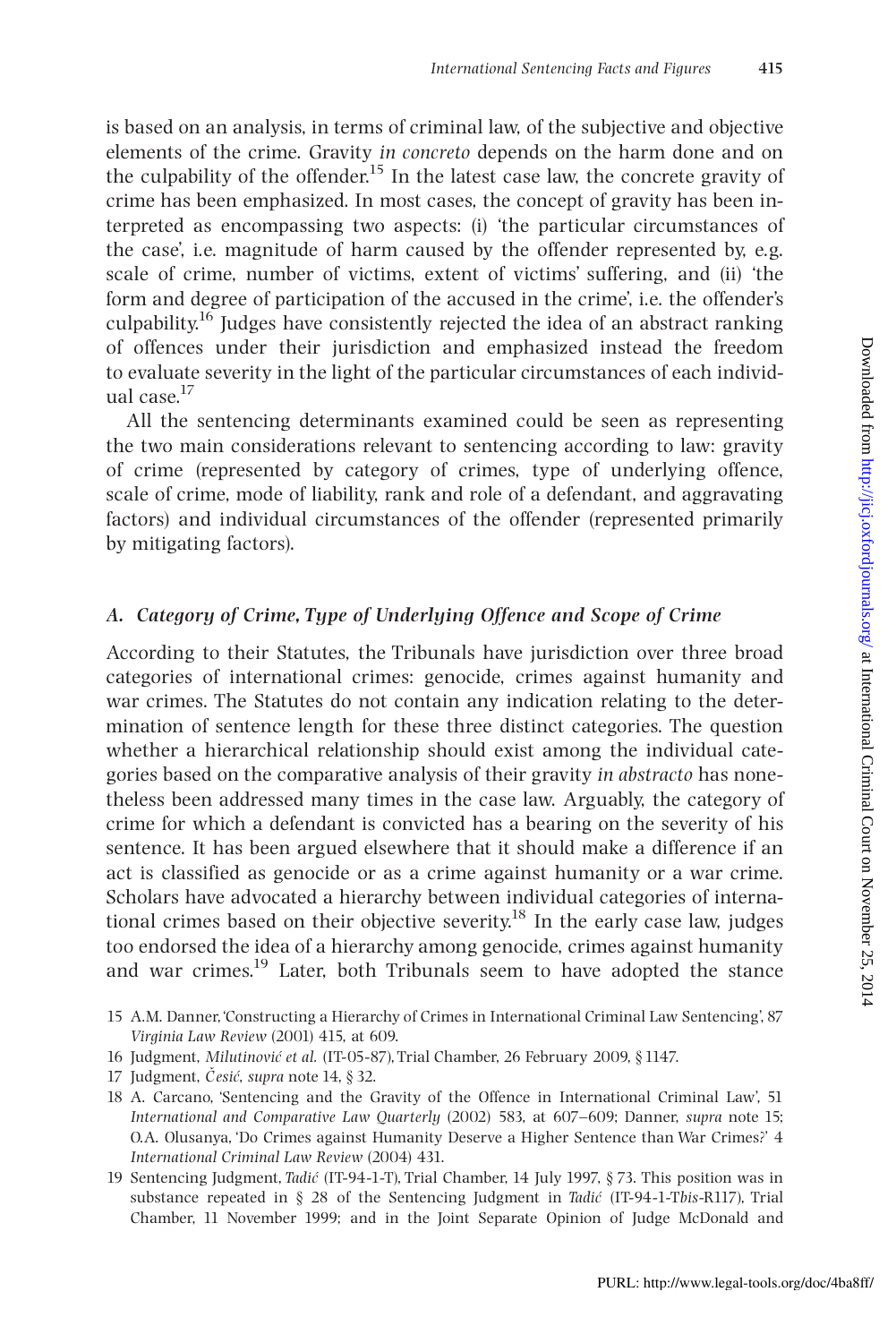that there is no pre-established hierarchy between individual categories of crimes, $^{20}$  emphasizing that *all* crimes under their jurisdiction are very serious violations of international humanitarian law.21

Genocide, crimes against humanity and war crimes could all be committed through a wide variety of punishable acts listed in the respective articles of the Statutes. These so-called 'underlying offences' differ in character and range from killings involving torture, rape and inhuman treatment to property-related offences such as pillage or destruction of property. Each underlying offence has its specific mental (mens rea) and physical (actus reus) requirements of proof and consequently, sentencing should ideally reflect whether a person is convicted for killing or for appropriation of property. According to the case law the legal nature of the offence forms one of the factors to be considered when assessing the gravity of crime.<sup>22</sup> It has been stated that 'the more heinous the crime, the higher the sentence that should be imposed upon its perpetrator.<sup>23</sup> However, more detailed principles distinguishing among individual underlying offences in terms of their severity have not yet been developed. As ICTR judges often note, 'the practice of awarding a single sentence for the totality of an accused's conduct makes it difficult to determine the range of sentences for each specific crime'.<sup>24</sup> Despite this noted difficulty, the ICTR judges tried to establish 'general ranges of sentences for each specific crime' on the basis of the Tribunals' previous sentencing practice to guide them in their sentencing consideration. So far, however, this attempt has remained limited<sup>25</sup> and judges have not derived any general conclusions in terms of objective severity of individual offences on this basis. The ICTY singled out the crime of persecution as 'one of the most vicious of all crimes against humanity<sup>26</sup> and stated that 'on account of its distinctive features, it justifies a more severe penalty<sup>27</sup> Otherwise, however, the judges have not discussed in objective terms the gravity of individual underlying offences.

Vohrah, Erdemović (IT-96-22), Appeals Chamber, 7 October 1997, § 20; Judgment, Kambanda (ICTR-97-23), Trial Chamber, 4 September 1998, §§ 14, 16; Judgment, Serushago (ICTR-98-39), Trial Chamber, 5 February 1999, §15.

<sup>20</sup> Cf. Sentencing Appeal, Tadić (IT-94-1-A and IT-94-1-Abis), Appeals Chamber, 26 January 2000,  $\S$ 69; Lukić & Lukić, supra note 10, § 1050; Judgment, Mrkšić et al. (IT-95-13/1), Appeals Chamber, 5 May 2009, § 375; Judgment, Kayishema & Ruzindana (ICTR-95-1), Appeals Chamber, 1 June 2001, § 367; Judgment, Rutaganda (ICTR-96-3), supra note 13, § 590.

<sup>21</sup> Judgment, Renzaho (ICTR-97-31-T), Trial Chamber, 14 July 2009, § 817.

<sup>22</sup> Cf. Judgment, Rajić (IT-95-14/1), Trial Chamber, 8 May 2006, § 82; Judgment, Mrkšić et al., supra note 20, § 400.

<sup>23</sup> Judgment, Kajelijeli (ICTR-98-44A), Trial Chamber, 1 December 2003, § 953.

<sup>24</sup> Judgment, Semanza (ICTR-97-20), Trial Chamber, 15 May 2003, § 562.

<sup>25</sup> Judgment, *Imanishimwe* (ICTR-99-46), Trial Chamber, 25 February 2004, § 813; Judgment, Semanza, ibid., § 564.

<sup>26</sup> Judgment, Kupreškić et al. (IT-95-16), Trial Chamber, 14 January 2000,  $\S 751$ .

<sup>27</sup> Judgment, Sikirica et al. (IT-95-8-S), Trial Chamber, 13 November 2001, § 232; Judgment, Banović  $(IT-02-65/1)$ , Trial Chamber, 28 October 2003, § 91.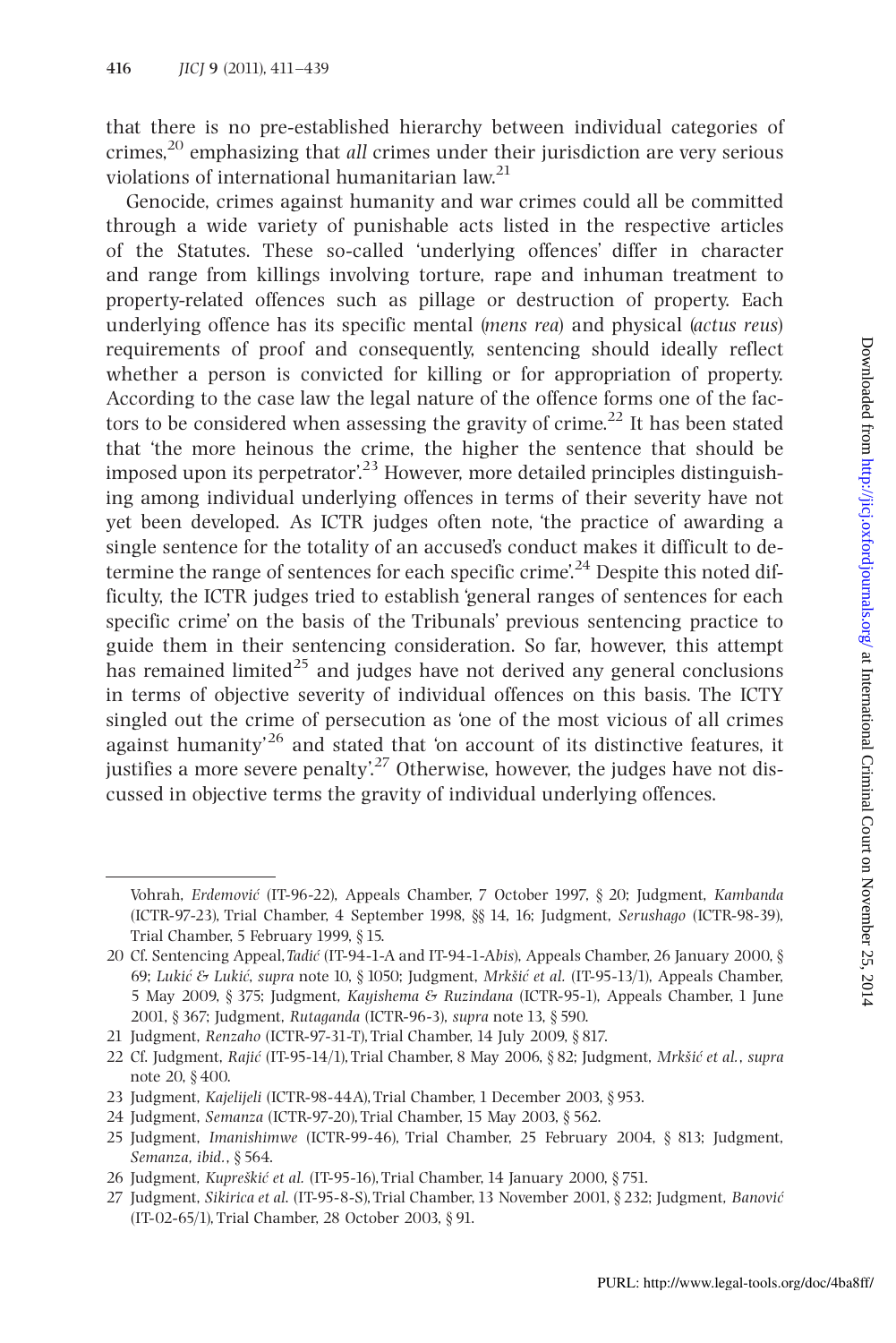## B. Mode of Liability

Modes of individual liability indicate the manner in which a defendant participated in crimes. Article 7(6) of the ICTY (ICTR) Statute distinguishes between superior responsibility and other modes of individual liability  $\frac{1}{2}$  a person is responsible for a crime when he/she plans, instigates, orders, commits or otherwise aids and abets its planning, preparation or execution. Participation in a joint criminal enterprise (JCE) must be added to this list as a specific liability mode used especially by the ICTY.<sup>28</sup> It is established in the case law that the form and degree of participation of an accused in crime is one of the elements constituting gravity.<sup>29</sup> It follows that the fact whether a defendant is convicted as a hands-on perpetrator or as an aider should influence sentence severity. Neither the Statutes nor the Rules, however, indicate any principles governing a sentence determination in relation to individual modes of liability. The question of the relationship between modes of liability and sentence severity has not been raised systematically in the Tribunals' case law either. Over time, some fragmentary principles addressing this issue have evolved.

At the ICTY, sentencing principles in relation to superior responsibility have been discussed. In the latest case law, judges emphasized a 'sui generis' nature of superior responsibility in the sense that an individual is not convicted for the crimes committed by his subordinates, but for failing to intervene. The special character of superior responsibility calls for 'even greater flexibility in the determination of sentence'.<sup>30</sup> Accordingly, the Trial Chamber in Hadžihasanović argued that 'the sui generis nature of superior responsibility under Article 7(3) could justify the fact that the sentencing scale applied to those Accused convicted ::: on the basis of Article 7(1) of the Statute ::: is not applied to those convicted solely under Article  $7(3)$ <sup>'.31</sup>

Other modes of individual liability may either 'augment' (e.g. commission of the crime with direct intent) or 'lessen' (e.g. aiding and abetting a crime with awareness that the crime will probably be committed) the gravity of crime.<sup>32</sup> The following principles have been established in the case law: (1) aiding and abetting is a lower form of liability than ordering, committing or participating in a JCE and warrants a lower sentence; $33$  (2) at the ICTR a sentence of life imprisonment is generally reserved for those who planned or ordered atrocities

- 28 Cf. J.D. Ohlin, 'Three Conceptual Problems with the Doctrine of Joint Criminal Enterprise', 5 Journal of International Criminal Justice (JICJ) (2007) 69; or A. Cassese, 'The Proper Limits of Individual Responsibility under the Doctrine of Joint Criminal Enterprise', 5 JICJ (2007) 109. For further analysis of modes of responsibility, cf. E. van Sliedregt, The Criminal Responsibility of Individuals for Violations of International Humanitarian Law (The Hague: T.M.C. Asser Press, 2003).
- 29 Judgment, Milutinović et al, supra note 16, § 1147.
- 30 Judgment, *Orić* (IT-03-68), Trial Chamber, 30 June 2006, §724.
- 31 Judgment, Hadžihasanović & Kubura (IT-01-47),Trial Chamber, 15 March 2006, § 2076; Judgment, Delić (IT-04-83),Trial Chamber, 15 September 2008, §562.
- 32 Judgment, Ndindabahizi (ICTR-01-71), Appeals Chamber, 16 January 2007, § 122.
- 33 Judgment, Simić et al. (IT-95-9), Appeals Chamber, 28 November 2006, § 265; Judgment, Semanza (ICTR-97-20), Appeals Chamber, 20 May 2005, § 388.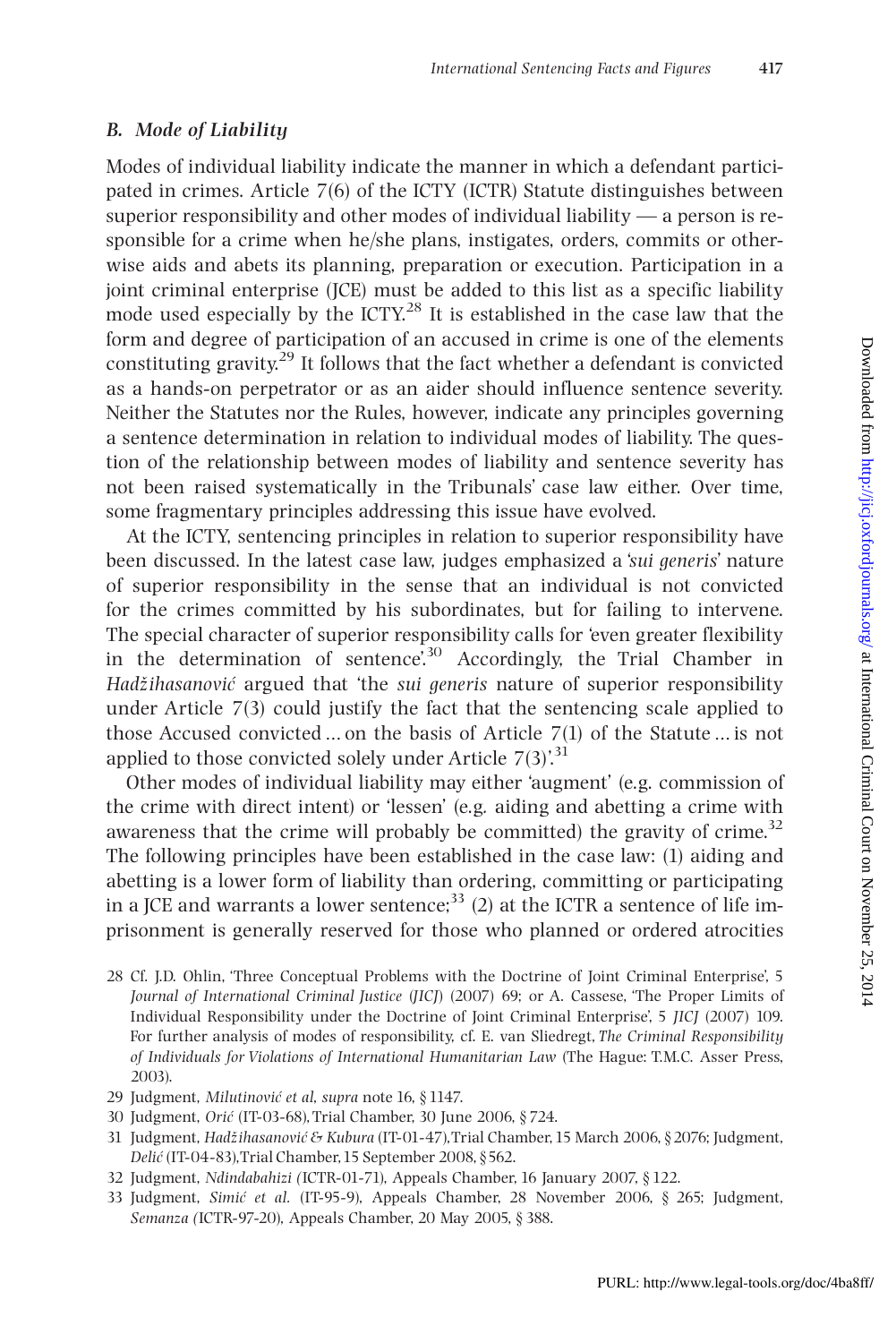and those who have participated in the crimes with particular zeal or sadism;<sup>34</sup> and (3) according to the ICTY, under certain circumstances a participant in a JCE might deserve a higher sentence than the principal offender.<sup>35</sup>

### C. Rank of Defendant

The actual position of a defendant within a state structure (political or military) at the time of a crime is also relevant for assessing personal culpability and constitutes another important factor in determining sentence length. As noted by Judge Schomburg in *Martić*, 'in principle, a person's guilt must be described as increasing in tandem with his position in the hierarchy: The higher in rank or further detached the mastermind is from the person who commits a crime with his own hands, the greater is the responsibility.<sup>36</sup>

The relation between sentence severity and the rank of a defendant was raised in one of the first ICTY cases. In Tadić, the Appeals Chamber reduced the trial sentence because 'the Trial Chamber failed to adequately consider the need for sentences to reflect the relative significance of the role of the Appellant in the broader context of the conflict in the former Yugoslavia<sup>'37</sup> The Appeals Chamber emphasized that '[a]lthough the criminal conduct ... was incontestably heinous, his level in the command structure, when compared to that of his superiors, i.e. commanders, or the very architects of the strategy of ethnic cleansing, was low'.<sup>38</sup> Over time a general principle evolved in the ICTY case law that sentences should be graduated along with increasing authority of a defendant in the state structure. This principle has also been emphasized by the ICTR.<sup>39</sup> The degree to which a leadership position may increase the relative seriousness of crimes and sentence severity depends upon the actual level of authority of a defendant. $40$  As noted in Obrenović, '[t]he actual authority is of consequence, whereby not only high-ranking, but also a middle-ranking command position can aggravate the sentence'. $41$  It must be emphasized, though, that there is one very important caveat to this principle: the position of the offender is just one and not necessarily the most important consideration when determining the sentence. In exceptional cases, high-ranking defendants could be subjected to relatively lenient sentences and vice versa: 'even if the position of an accused in the overall

- 35 Judgment, Krnolejac (IT-97-25), Appeals Chamber, 17 September 2003, § 75.
- 36 Judgment, Separate Opinion of Judge Schomburg, Martić (IT-95-11), Appeals Chamber, 8 October 2008, § 9.
- 37 Sentencing Appeal, Tadić, supra note 20, §§ 55-58.

- 40 Judgment, Krajišnik (IT-00-39), Trial Chamber, 27 September 2006, § 1156.
- 41 Judgment, Obrenović (IT-02-60/2), Trial Chamber, 10 December 2003, § 99.

<sup>34</sup> This principle is part of the so-called principle of gradation endorsed in the ICTR case law. Cf. Judgment, Bagosora et al. (ICTR-98-41-T), Trial Chamber, 18 December 2008, § 2270.

<sup>38</sup> Ibid., § 56.

<sup>39</sup> Judgment, Rukundo (ICTR-2001-70), Trial Chamber, 27 February 2009, § 605.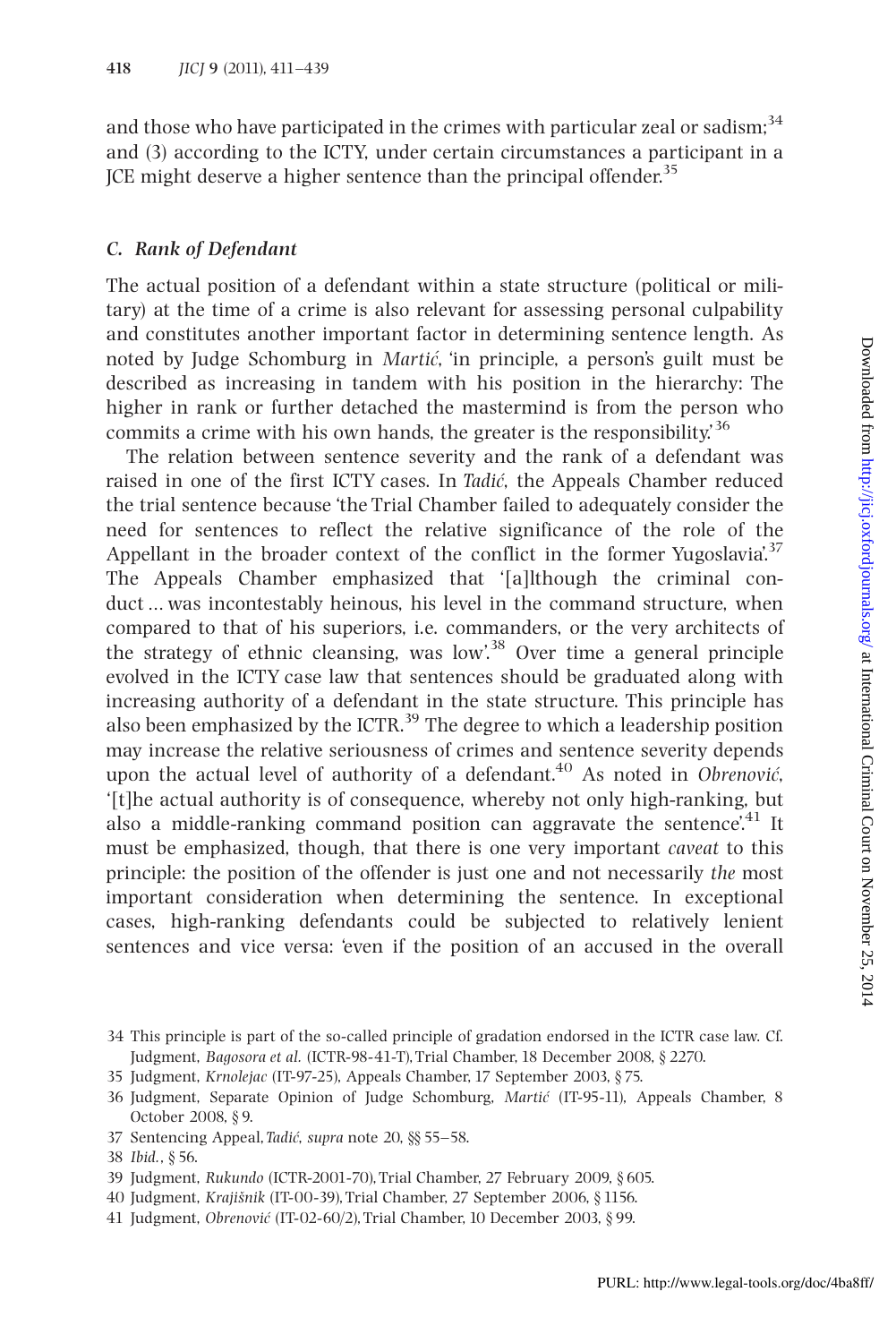hierarchy in the conflict ... was low, it does not follow that a low sentence is to be automatically imposed. $42$ 

### D. Mitigating and Aggravating Factors

Neither the ICTY/ICTR Statute nor the Rules stipulate which factors are to be considered as aggravating or mitigating, only 'substantial cooperation with the Prosecution' and 'superior orders' are listed as potential mitigating factors.<sup>43</sup> In this way, judges are vested with a large amount of discretion, and a wide range of circumstances has been accepted in mitigation and/or aggravation of a sentence.<sup>44</sup> The question whether a specific factor constitutes a mitigating or aggravating circumstance turned out to be largely a case-specific determination;45 as discussed below, in some cases several factors are accepted in mitigation yet in others the same factors are deemed to aggravate a sentence. The decision of weight to be given to individual factors is also within the discretion of a chamber.<sup>46</sup>

It has been stated that '[p]roof of mitigating circumstances does not automatically entitle to a "credit" in the determination of the sentence; it simply requires the Trial Chamber to consider such mitigating circumstances in its final determination'. $47$  The Appeals Chamber indicated that even the severest sentence of life imprisonment is not precluded by identification of mitigating factors.48 A finding of mitigating circumstances relates to the assessment of sentence and in no way derogates from the gravity of crime nor diminishes the responsibility of the convicted person or lessens the degree of condemnation of his/her actions. It mitigates punishment, not the crime.<sup>49</sup> Mitigating factors need to be established upon the balance of probabilities and need not directly relate to charged offences.

The standards applicable to aggravating factors are more stringent. Aggravating factors must be proven beyond any reasonable doubt and only those circumstances directly related to the commission of the offence charged, and to the offender himself when he committed the offence, may be considered in aggravation. Furthermore, factors taken into account in evaluating the gravity of the crime may not be reconsidered as factors aggravating the sentence

- 45 Judgment, Hadžihasanović & Kubura (IT-01-47), Appeals Chamber, 22 April 2008, § 325.
- 46 Judgment, *Deronjić* (IT-02-61), Trial Chamber, 30 March 2004, § 155; Judgment, *Elizaphan &* Gerard Ntakirutimana (ICTR-96-10 & ICTR-96-17), Trial Chamber, 21 February 2003, § 781.
- 47 Judgment, Babić, supra note 44, § 44.
- 48 Judgment, Muhimana (ICTR-95-1B), Appeals Chamber, 21 May 2007, § 234; Judgment, Stakić  $(IT-97-24)$ , Appeals Chamber, 22 March 2006,  $§ 407$ .
- 49 Judgment, Milutinović et al., supra note 16, § 1150; Judgment, Elizaphan & Gerard Ntakirutimana, supra note 46, §781.

<sup>42</sup> Judgment, Naletilić & Martinović (IT-98-34), Trial Chamber, 31 March 2003, §744.

<sup>43</sup> Rule 101 ICTY/ICTR RPE; Art. 7/6(4) ICTY/ICTRSt.

<sup>44</sup> Judgment, Babić (IT-03-72), Appeals Chamber, 29 June 2004, § 43.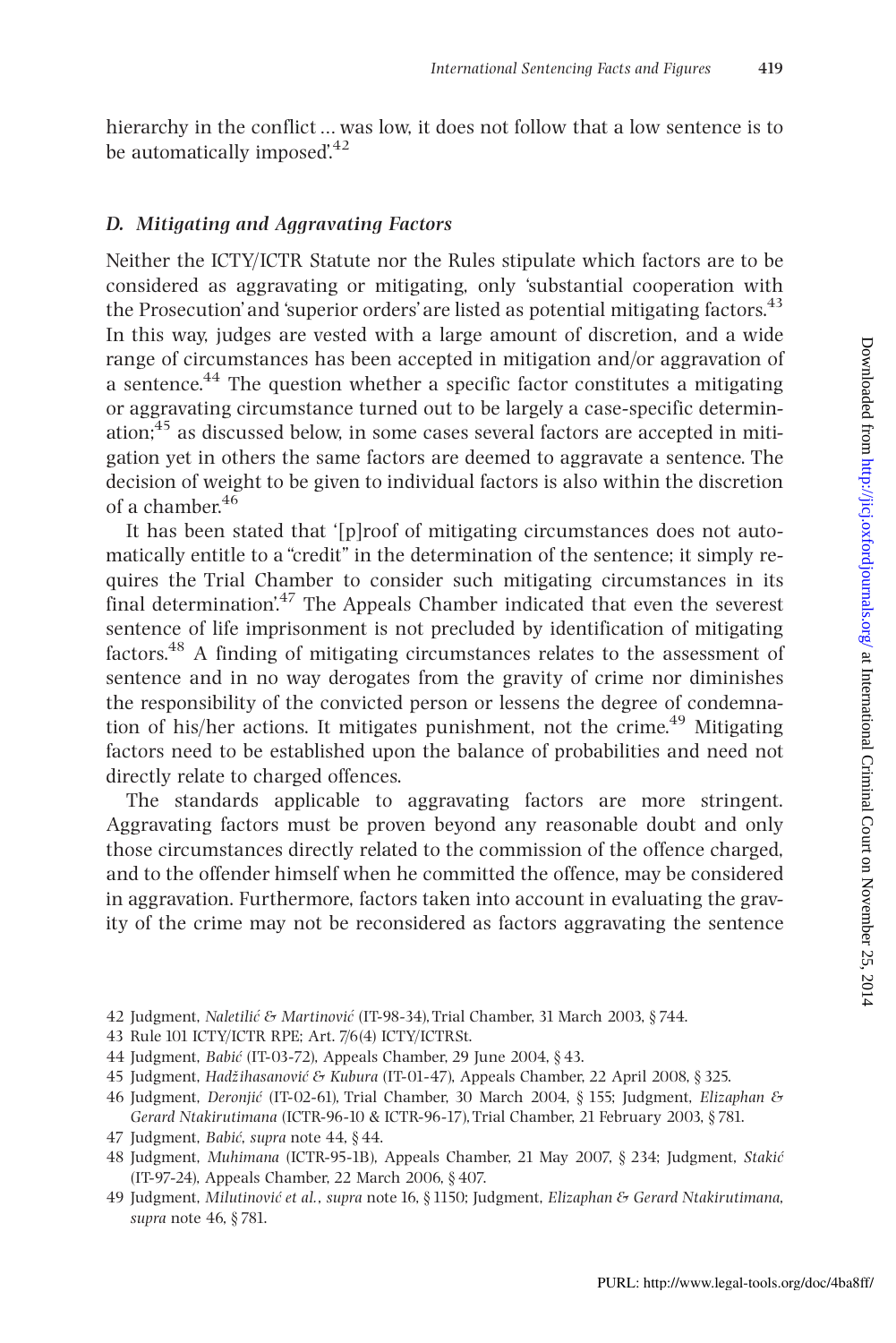and vice versa. <sup>50</sup> However, clear guidelines as to what factors are relevant for assessing the gravity and what circumstances could constitute aggravating factors have not yet been developed. Judges have considerable discretion regarding the rubric under which factors pointing to the gravity of an offence or constituting an aggravating circumstance may be considered. In practice, it should not play a decisive role for sentence determination whether a certain factor is considered under the heading of crime gravity or under aggravating circumstances. The most important principle remains that no factor should be counted twice to the detriment of an accused.

# 4. Sentencing in Practice

In this section all the sentences handed down by the Tribunals preceding June 2010 were divided into groups based on (i) category of crimes of which a defendant was convicted; (ii) type of underlying offences; (iii) scale of crime; (iv) mode of liability; and finally (v) defendant's rank/position. Thereafter, the median sentences<sup>51</sup> were computed for each group for the ICTY and ICTR separately. The medians of various categories of cases were compared in order to assess differences in sentence length between the individual groups of cases and between the Tribunals.<sup>52</sup> At the end of this section, the most frequent mitigating and aggravating factors cited by the ICTY and ICTR judges are listed and compared.

Overall, and with the caveat discussed above on the value assigned to life sentences, the median sentence at the ICTY is 15 years<sup>53</sup> and at the ICTR 33.5 years. The ICTR sentences clearly tend to be longer.

Arguably, the lengthier ICTR sentences are related to a different composition of cases compared with the ICTY. The different composition of cases stems (i) from the differing nature of the underlying conflicts in the former Yugoslavia<sup>54</sup> and Rwanda<sup>55</sup> and consequently, from a different crime base in Yugoslavia and Rwanda; and (ii) from the different prosecution policy and selection of cases brought before the Tribunals. Particularly at the beginning, many low-ranking defendants were tried by the ICTY. Commentators also pointed out that in order to appear even-handed and prevent accusations of

- 50 Judgment, Lukić & Lukić, supra note 10, § 1050; Likewise, elements of a crime should not be reviewed a first time as a constitutive element and a second time as an aggravating circumstance. Cf. Judgment, Milutinović et al., supra note 16, § 1149.
- 51 See supra note 6.
- 52 Given the fact that there are 18 cases of life imprisonment in our data set, the median is a more appropriate measure of central tendency compared with average sentence which would depend heavily on a choice of a numerical value for the life sentences.
- 53 In the following text all numbers have been rounded off to one decimal place.
- 54 The nature of the Yugoslavian conflict could be characterized as an inter-state ethnic war connected to states' expansionist tendencies and carried out by the ethnic cleansing (deportations/forcible transfer, persecutions, etc.).
- 55 The nature of the Rwandese conflict can be described as genocide carried out primarily by methods of physical extermination of one ethnic group.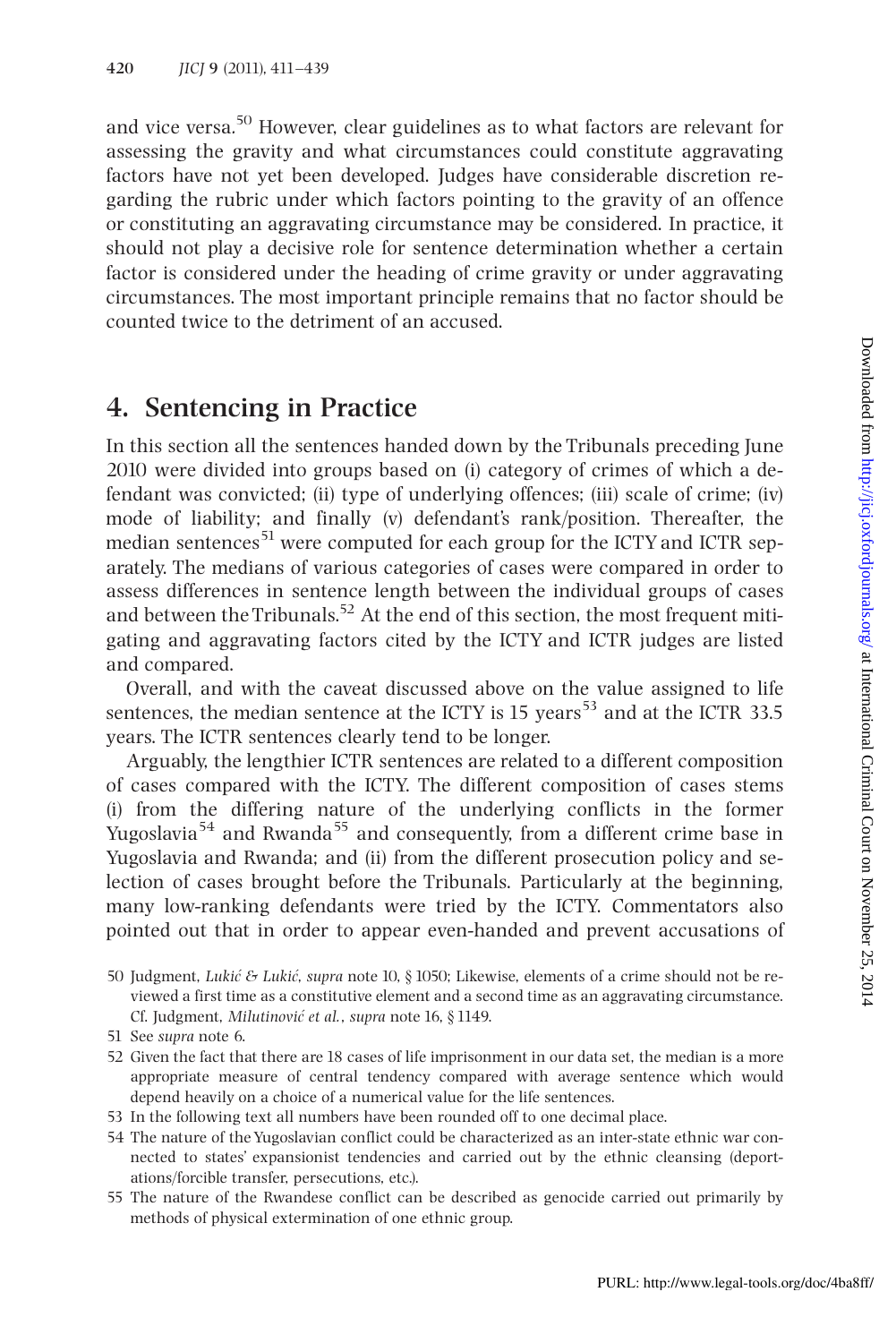| Tribunal        | WC       | <b>CAH</b>     | <b>GEN</b> | $CAH +$<br><b>WC</b> | $GEN +$<br><b>WC</b> | $GEN +$<br><b>CAH</b> | $GEN +$<br>$CAH + WC$ |
|-----------------|----------|----------------|------------|----------------------|----------------------|-----------------------|-----------------------|
| <b>ICTY</b>     |          |                |            |                      |                      |                       |                       |
| Median sentence | 9.0      | 13.0           | NA         | 20.0                 | NA                   | NΑ                    | 35.0                  |
| Range           | $2 - 20$ | $3 - 20$       |            | $6$ -life            |                      |                       | 35                    |
| No. of cases    | 18       | 19             | $\theta$   | 33                   | $\Omega$             | $\theta$              |                       |
| <b>ICTR</b>     |          |                |            |                      |                      |                       |                       |
| Median sentence | NA       | 9.0            | 20.0       | 12.0                 | NA                   | 42.5                  | 55.0                  |
| Range           |          | $6 - 15$       | 8-life     | 12                   |                      | 6-life                | $25$ -life            |
| No. of cases    | $\Omega$ | $\overline{4}$ | 6          | 1                    | $\Omega$             | 22                    |                       |

Table 1.

GEN: genocide; CAH: crimes against humanity;WC: war crimes; NA: not applicable.

an ethnic bias, the ICTY Prosecutor indicted a number of non-Serbs despite the fact that Serbs had committed the bulk of crimes in the former Yugoslavia.<sup>56</sup> Most of these defendants were, however, acquitted or sentenced to very low sentences. In contrast, at the ICTR many government officials stood trial and were convicted. Only a handful of cases dealt with low-ranking individuals. Furthermore, all but one of the defendants indicted and convicted by the ICTR were Hutu.<sup>57</sup> All the ICTR accused were tried and the majority was subsequently convicted of genocide. This is not the case at the ICTY where charges and convictions for crimes against humanity/war crimes are prevalent, and all national groups involved in the wars of the 1990s are represented.

### A. Category of Crimes, Type of Underlying Offence and Scale of Crime

In Table 1, cases are divided based on the category of crime, i.e. either genocide or crimes against humanity or war crimes or any combination thereof. In most of the cases, defendants were convicted on more than one count and their conviction was based on a combination of more than one category of crime. As discussed earlier, in the majority of cases ICTY and ICTR judges pronounced only one sentence for all guilty counts without any indication as to how individual counts affected sentence length. Consequently, it is difficult to disentangle sentence length in a particular case and assign a specific proportion of the sentence to a specific crime. In order to provide a clearer picture of how individual categories of international crimes are sentenced, we divided all cases on the basis of combinations of separate categories of crimes dealt with by the Tribunals so far.

<sup>56</sup> A.M. Danner, 'Enhancing the Legitimacy and Accountability of Prosecutorial Discretion at the International Criminal Court', 97 American Journal of International Law (2003) 510, at 537.

<sup>57</sup> The only exception is Georges Ruggiu who is of Belgian nationality. Ruggiu moved to Rwanda in 1993 and during the genocide was a presenter at the Radio Télévision Libre des Mille Collines (RTLM) radio station.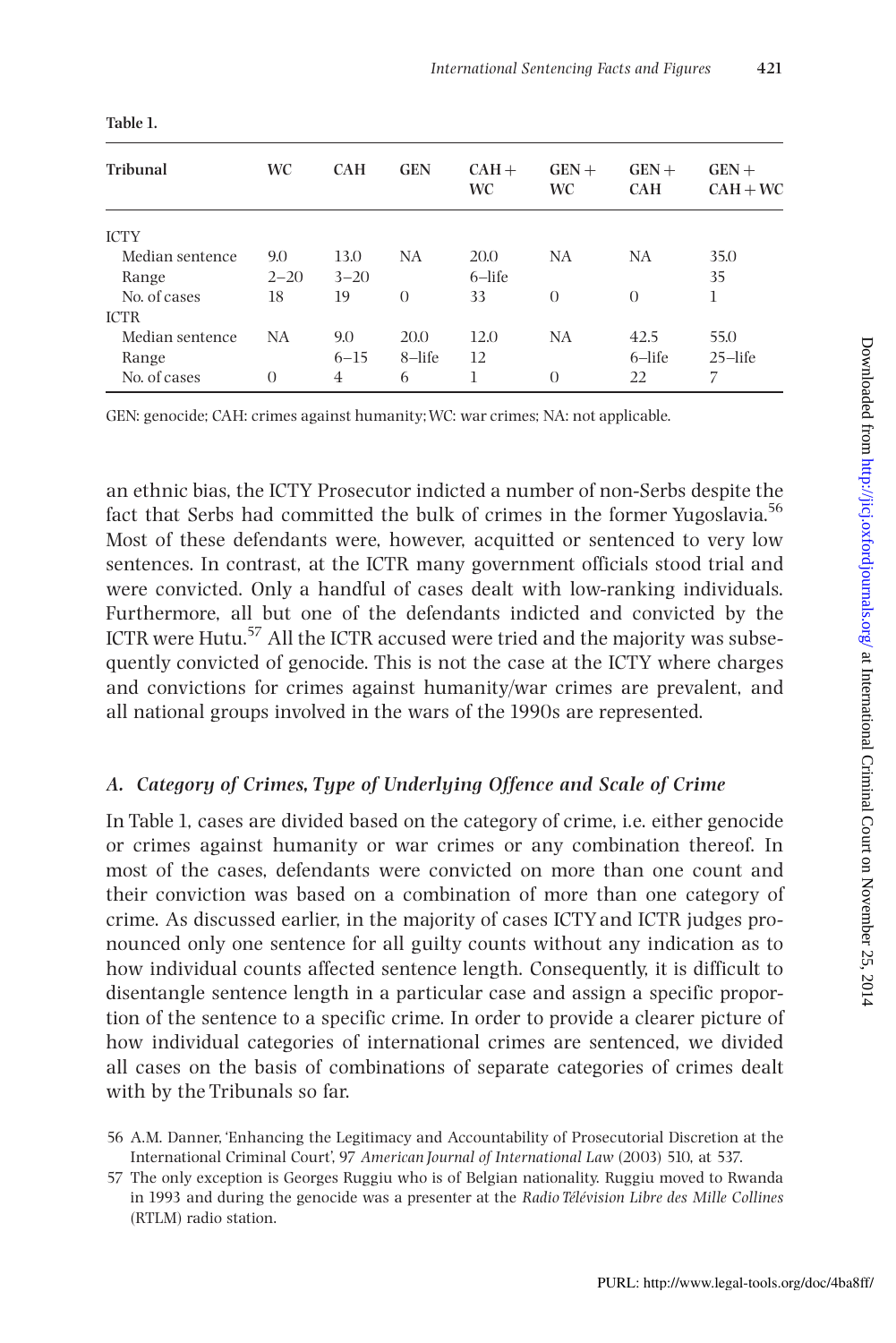At the beginning, it should be noted that even this detailed distinction is insufficient to properly compare sentences for the different categories of crimes. Some possible combinations, such as the combination of genocide with war crimes, have not been dealt with in practice by either of the Tribunals. The ICTY judges have never sentenced anybody for genocide alone or genocide combined with crimes against humanity. The ICTR judges have never convicted a defendant solely of war crimes. These 'gaps' frustrate more detailed comparisons of sentence differences across the Tribunals.

At the ICTY, the defendants convicted solely for war crimes were given the shortest sentences, followed by those convicted solely for crimes against humanity. The combination of war crimes and crimes against humanity has been the most frequent conviction at the ICTY. The median sentence for this combination is longer when compared with the median sentences for war crimes and crimes against humanity taken separately. The longest median sentence<sup>58</sup> was found in the case of a combination of all three categories of crimes. Based on the length of sentences for each category of crimes (and their combinations) our results indicate an ordinal ranking among categories of international crimes for the purposes of sentencing in the ICTY practice. It is necessary to realize, though, that the presented results are based on a descriptive analysis of the sentences. In practice, a sentence is arguably determined by the interplay of a multiplicity of sentencing determinants. Consequently, the medians in individual categories of cases could be influenced by other sentencing factors unaccounted for. This fact must always be kept in mind when interpreting results based on a descriptive bivariate analysis.

At the ICTR, the shortest median sentence was found in case of defendants convicted on the basis of crimes against humanity, followed by one case where a defendant was convicted of crimes against humanity combined with war crimes.<sup>59</sup> In these cases the median sentences are shorter than those of the ICTY. The picture is completely different, though, when a conviction for genocide comes to play. The sentences for genocide are substantially longer. The longest sentences have been handed down to defendants convicted of a combination of genocide, crimes against humanity and war crimes. Except for two cases<sup>60</sup> all were sentenced to life imprisonment. Similar to the ICTY, there are indications of a hierarchy of crimes. The ICTR sentencing practice shows that genocide receives the severest sentences followed by crimes against humanity.

The first thing to be noted when we compare ICTY and ICTR is that overall there are generally lengthier sentences given by the ICTR. It is argued that this difference is connected to the dominance of genocide convictions at the

59 Judgment, Imanishimwe (ICTR-99-46), Appeals Chamber, 7 July 2006.

<sup>58</sup> This number is based on only one case, namely Krstić (IT-98-33), Appeals Chamber, 19 April 2004.

<sup>60</sup> Judgment, Semanza (ICTR-97-20), Appeals Chamber, 20 May 2005; Judgment, Setako (ICTR-04-81-T), Trial Chamber, 25 February 2010.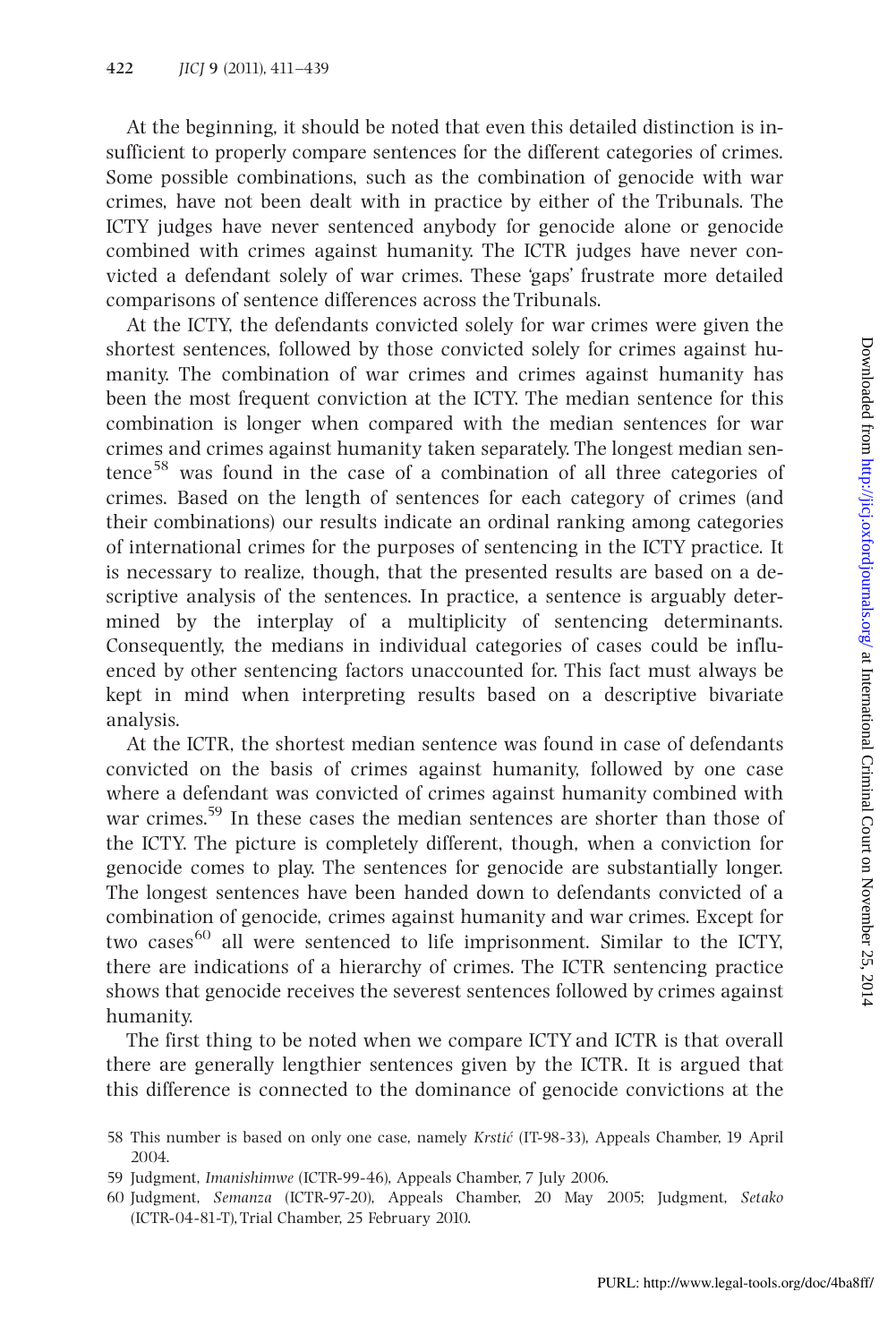ICTR. It seems that genocide is indeed considered to be 'the crime of crimes' for the purposes of sentencing, as a conviction for genocide entails substantially lengthier sentences. In the only case involving genocide at the ICTY, the defendant was convicted to one of the lengthiest sentences ever handed down by the Tribunal. This argument is further underpinned by the fact that in the scarce amount of ICTR cases where a genocide conviction was not entered, sentences are actually lighter compared with those of the ICTY. Thus, the sentencing practice of the Tribunals indicates an ordering of international crimes with genocide at the top, followed by crimes against humanity and war crimes at the tail.<sup>61</sup> The question remains, however, whether the heavier sentences for genocide or crimes against humanity are related solely to the fact that cases were characterized as genocide or crimes against humanity and this characterization in itself attracts a heavier sentence (related to gravity in abstracto) or whether these cases are sentenced harsher because they are indeed the very worst cases with the greatest number of death and harm caused (related to gravity in concreto).<sup>62</sup>

In order to examine sentencing practice vis-à-vis the type of crime in more detail, we have also distinguished cases on the basis of the type of offence underlying each guilty count. Offences under the Tribunals' jurisdiction were divided into six broad categories: (i) killing (incorporating killing, murder, extermination or the crimes of unlawful attack on civilians or terror<sup>63</sup> (causing death)); (ii) violence against persons (including, e.g. cruel treatment, outrages upon personal dignity, violence to life, etc.); (iii) torture; (iv) rape; (v) other violations (e.g. imprisonment; taking of hostages); and (vi) property related offences (such as pillage or wanton destruction). Each of these groups is further divided to two subgroups: 'discriminatory' and 'arbitrary'. In this way the acts underlying convictions for persecution and genocide are analysed separately. Both persecution and genocide are crimes that can be committed by a wide range of underlying acts but they are distinguished on account of discriminatory motivations of perpetrators. As discussed above, judges have emphasized the distinctive character of persecutory offences in the case law; it has been noted that 'crimes based upon ethnic grounds are particularly reprehensible, and the existence of such a state of mind is relevant to the sentence'.<sup>64</sup> It has also been argued in the literature that crimes committed with such discriminatory intent deserve higher sentences than other crimes.<sup>65</sup>

61 Cf. Hola¤ et al., supra note 5, at 94; Doherty and Steinberg, supra note 5, at 56; Meernik and King, supra note 5, at 733-736; Meernik (2003), supra note 5, at 157.

- 63 The crime of terror is defined as '[a]cts or threats of violence directed against the civilian population or individual civilians not taking direct part in hostilities causing death or serious injury to body or health within the civilian population'. Cf. Judgment,  $Milošević$  (IT-98-29/1-T), Trial Chamber, 12 December 2007, §§ 875 ff.
- 64 Judgment, Vasiljević (IT-98-32), Trial Chamber, 29 November 2002, § 278.
- 65 O. Olusanya: SentencingWar Crimes and Crimes against Humanity under the International Tribunal for the Former Yugoslavia (Groningen: Europa Law Publishing, 2005).

<sup>62</sup> Cf. M. Drumbl and K. Gallant, 'Sentencing Policies and Practices in the International Criminal Tribunals', 15 Federal Sentencing Reporter (2002) 140, at 142.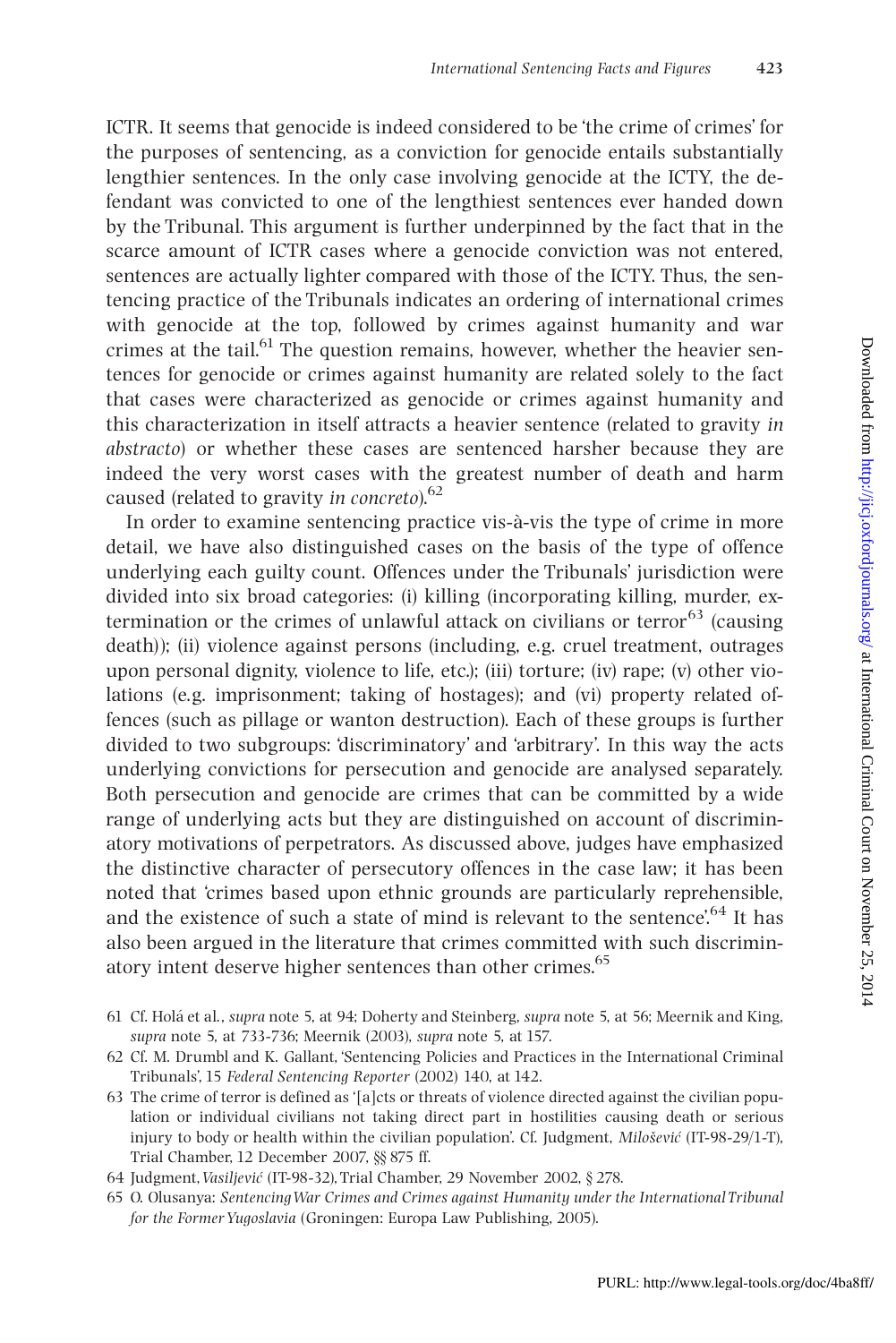It is impossible again to disentangle sentence length in every case on the basis of the underlying offences. All defendants were divided into groups on the basis of underlying offences in the following way: every time a defendant was convicted on the basis of a particular crime, his sentence was included within a respective group. Therefore, when a defendant was convicted of murder and cruel treatment, his sentence was used to count the median sentence in both groups.

The practice of the Tribunals of declaring one sentence for all guilty counts makes the exact investigation of differences very intricate. At the ICTY, only 18 (25%) defendants were convicted solely on the basis of one type of underlying offence. In the rest of the cases (75%), the sentence was meted out reflecting a combination of different types of criminal behaviour. At the ICTR, 21 (52%) of all defendants were convicted solely on the basis of killing incidents; in the rest of the cases a combination of killings with violence formed the basis of convictions. This fact could also explain the relatively low median sentences of killing-based convictions (arguably the most serious offence) because the majority of defendants at both Tribunals were convicted of killings and consequently, the medians reflect all the variation among cases. In many cases a conviction included only one incident of killings, while the other type of underlying conduct, e.g. violence or property crimes formed the core of a defendant's criminal activity.<sup>66</sup>

In spite of these difficulties, we can see that at both Tribunals acts adjudicated as being based on ethnic grounds (discriminatory motive) resulting in relatively lengthier sentences compared with 'random' crime in all categories. The lowest sentences at both Tribunals have been handed down to those defendants convicted of crimes that usually do not result in physical damage to victims: 'other', such as taking of hostages, unlawful labour, imprisonment or forcible transfer/deportation<sup>67</sup> and 'arbitrary' property crimes. Conversely, the lengthiest sentences were meted out for violent offences. The median sentences of all categories are rank ordered similarly within each Tribunal (except of the two deviations addressed below). The median sentence for rape-based convictions is the highest at both Tribunals. All defendants in this category were convicted for extensive criminal conduct involving multiple instances of very cruel and deplorable treatment of their victims and the cruelty of their acts can explain relatively severe sentences.<sup>68</sup> As noted above, there are two seemingly counterintuitive results in Table 2: the relatively high sentences for discriminatory property-based offences at the ICTY and relatively low sentences for killing-based convictions. At the ICTY, the median sentence of defendants convicted for property-related crimes is equal to rape and larger than medians computed for all other categories of crime. This finding looks odd on the face of it, given the relatively minor characterization of property-based offences.

<sup>66</sup> Cf. Judgment, Strugar (IT-01-42), Appeals Chamber, 17 July 2008.

<sup>67</sup> At the ICTR, however, only one defendant has been convicted under Art. 4(c), 'imprisonment', for ordering his subordinates to detain civilians. Cf. Judgment, Imanishimwe, supra note 59.

<sup>68</sup> Cf. Judgment, Kunarac et al. (IT-96-23), Trial Chamber, 22 February 2001, §§ 587,781.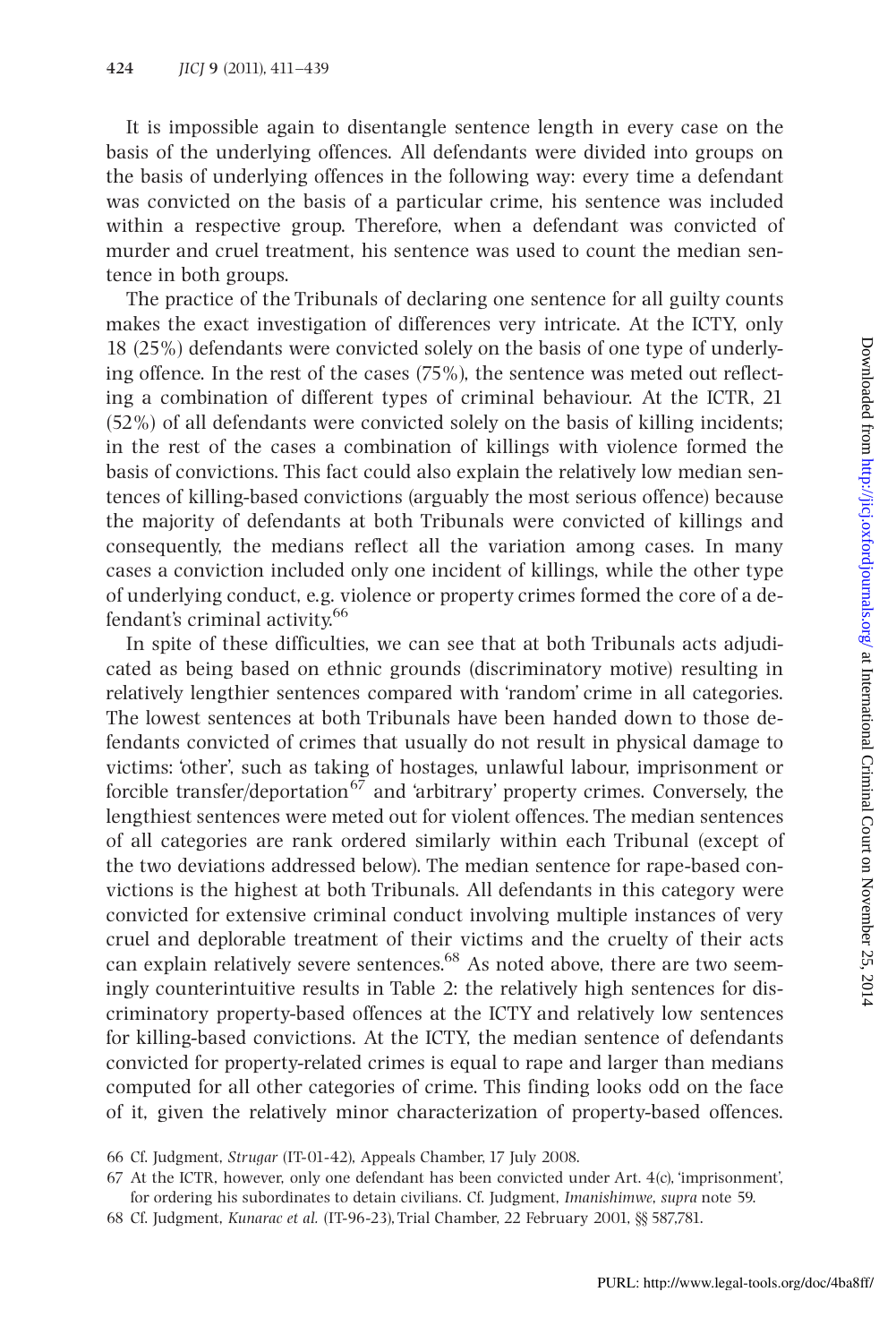| Tribunal                    | Killing           | Rape               | <b>Torture</b>     | Violence          | <b>Other</b>     | Property           |
|-----------------------------|-------------------|--------------------|--------------------|-------------------|------------------|--------------------|
| <b>ICTY</b>                 |                   |                    |                    |                   |                  |                    |
| Discriminatory              | 18.0<br>6-life    | 20.0<br>20         | 17.5<br>$6 - 35$   | 18.0<br>5-life    | 17.0<br>$3 - 40$ | 20.0<br>$10$ -life |
| Arbitrary                   | 16.0<br>$5$ -life | 18.0<br>$12 - 28$  | 15.0<br>$5 - 28$   | 15.0<br>$3$ -life | 15.0<br>$7 - 28$ | 12.0<br>$2 - 40$   |
| No. of cases<br><b>ICTR</b> | 49                | 6                  | 25                 | 48                | 41               | 24                 |
| Discriminatory              | 40.0<br>6-life    | 55.0<br>$25$ –life | 35.0<br>$15$ -life | 55.0<br>6-life    | NA               | NA                 |
| Arbitrary                   | 11.0<br>$6 - 15$  | <b>NA</b>          | 12.0<br>12         | 12.0<br>12        | 12.0<br>12       | <b>NA</b>          |
| No. of cases                | 40                | 8                  | $\overline{4}$     | 19                | 1                | $\theta$           |

Table 2.

Killing: Articles 2a, 3-murder, 3-terror, 3-unlawful attack on civilians, Article  $4(2)a$  — genocide based on killings, Articles 5a, 5b and 5h persecution based on murder ICTY Statute; Article 2(2)a genocide based on killings, Articles 3a, 3b and 3h persecution based on killings, Articles 4a and 4d ICTR Statute.

Violence: Articles 2c, 3-humiliating and degrading treatment, 3-violence to life and person, 3-cruel treatment,3-outrages upon personal dignity, Articles 5i and 5h-persecution based on violence (beatings, cruel treatment etc.) ICTY Statute; Article 2(2)b genocide based on causing serious bodily or mental harm, Articles 3i, 3h – persecution based on violence, Articles 4a and 4e ICTR Statute.

**Property:** Articles 2d, 3-attack on civilian objects, 3b, 3e, 3d, Article  $5h$  — persecution based on destruction of property ICTY Statute; Article 4f, Article 3h — persecution based on destruction of property ICTR Statute.

Other (e.g. deportation, taking of hostages etc.): Articles 2g, 2h, 3-taking of hostages, 3-unlawful labour, Articles 5c, 5d, 5e, 5h — persecution based on deportations, forcible transfer, unlawful confinement, humiliation, violation of rights, harassment ICTY Statute; Articles 3c, 3e, 3d, 3h  $-$  persecution based on other acts enumerated before, Articles 4b, 4c ICTR Statute.

Rape: Article 3-rape, Articles 5g,  $5h$  — persecution based on rape ICTY Statute; Article 2(2)b genocide based on rapes, Articles 3g, 3h-persecution based on rape ICTR Statute.

Torture: Articles 3-torture, 2b, Article 5f, 5h — persecution based on torture ICTY Statute; Article  $2(2)$ b genocide based on torture, Articles 3f, 3h — persecution based on torture, Article 4a ICTR Statute.

NA: Not Applicable.

However, it turns out that all defendants of property crime were simultaneously convicted for violence and/or killings. As discussed below, only in one case was a defendant convicted of property crimes alone and the judges handed down a very low sentence.<sup>69</sup> Therefore, the comparable sentences of propertyand violence-related crimes are arguably caused by the methodological complications induced by the fact that judges do not pronounce a separate sentence per individual count. Next, all cases vary enormously due to the particular circumstances of the case and these differences cannot be reflected in a bivariate descriptive study such as this one. Even if two cases are legally qualified as falling under the same offence, there could be large difference in the concrete gravity of each act relating to the number of victims, duration of the crime or

<sup>69</sup> Amir Kubura was sentenced to 2.5 years. See Judgment, Hadžihasanović & Kubura, supra note 45.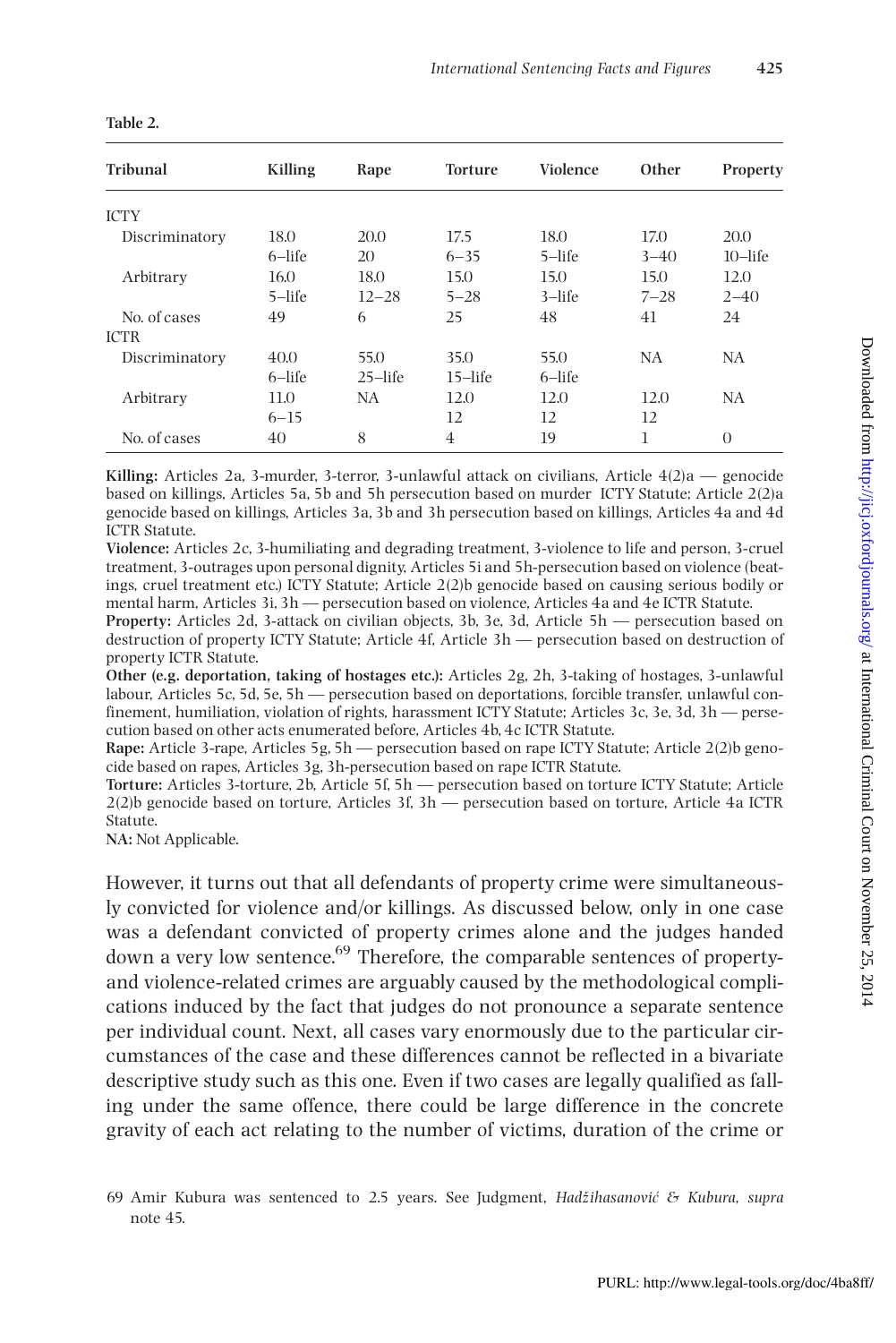brutality. These peculiarities to a large extent explain the very broad ranges of sentence length within each category of underlying offences.

This observation is equally applicable to the relatively low medians computed for the killing-based convictions. Since all ICTR defendants and the majority of the ICTY defendants have been convicted for murders, the median sentences are actually computed on all ICTR cases and almost 70% of ICTY cases. There is a large variance among individual cases: from convictions based on isolated incidents to convictions encompassing a state-wide persecutory campaign; and the medians computed for killing-based convictions reflect all this variation.

In order to better understand the patterns, we have also divided the underlying offences to four categories on the basis of the protected interests violated by the underlying criminal conduct: offences against life, offences against limb, offences against liberty and offences against property. The violation of protected interest is one key component of offence seriousness.70 On the basis of comparing the protected interests, the offences can be rank ordered into a seriousness scale. Arguably, offences violating a human life, such as murders and killings, are the most serious, followed by offences against physical integrity of human beings entailing physical harm to victims. The next category on this seriousness scale is constituted by the offences against liberty which typically violate other internationally protected human rights such as the right to liberty and security, freedom from slavery or forced labour. The least serious category of crime is arguably formed by offences against property.

The cases were divided into the four groups based on the most serious offence individual was convicted for. Consequently, when a defendant was convicted for, e.g. murder and rape, his sentence was included only in the category of offences against life. In this way, the computed medians in each category reflect only the most serious conviction entered against a defendant.

At the ICTY, there is a clear gradation of sentence severity based on the protected interest violated by a defendant's conduct: offences against life entailed the lengthiest sentences while offences against property led to relatively short sentences. Surprisingly however, the median sentence of cases where defendants' most serious crimes constituted non-fatal violence is relatively low. On a closer inspection of this very varied group, it turned out that there are factors which might have influenced the relatively low sentences in some of the cases included within this group: five defendants pleaded guilty and 10 defendants were convicted either as superiors for their omissions to supervise subordinates or as facilitators for only ancillary activities. In all these cases, the sentences meted out by judges were low ranging from three to 10 years' imprisonment. If we, however, take into account only cases where a conviction is based on defendant's actual infliction of pain on victims, the sentences are higher ranging from five to 28 years and the median of 15 years. At the ICTR,

<sup>70</sup> See for discussion on domestic crimes and development of parameters of ordinal proportionality to assess inter-offence seriousness, A. Ashworth, Sentencing and Criminal Justice, Fourth Edition (Cambridge: Cambridge University Press, 2005), at 107^108.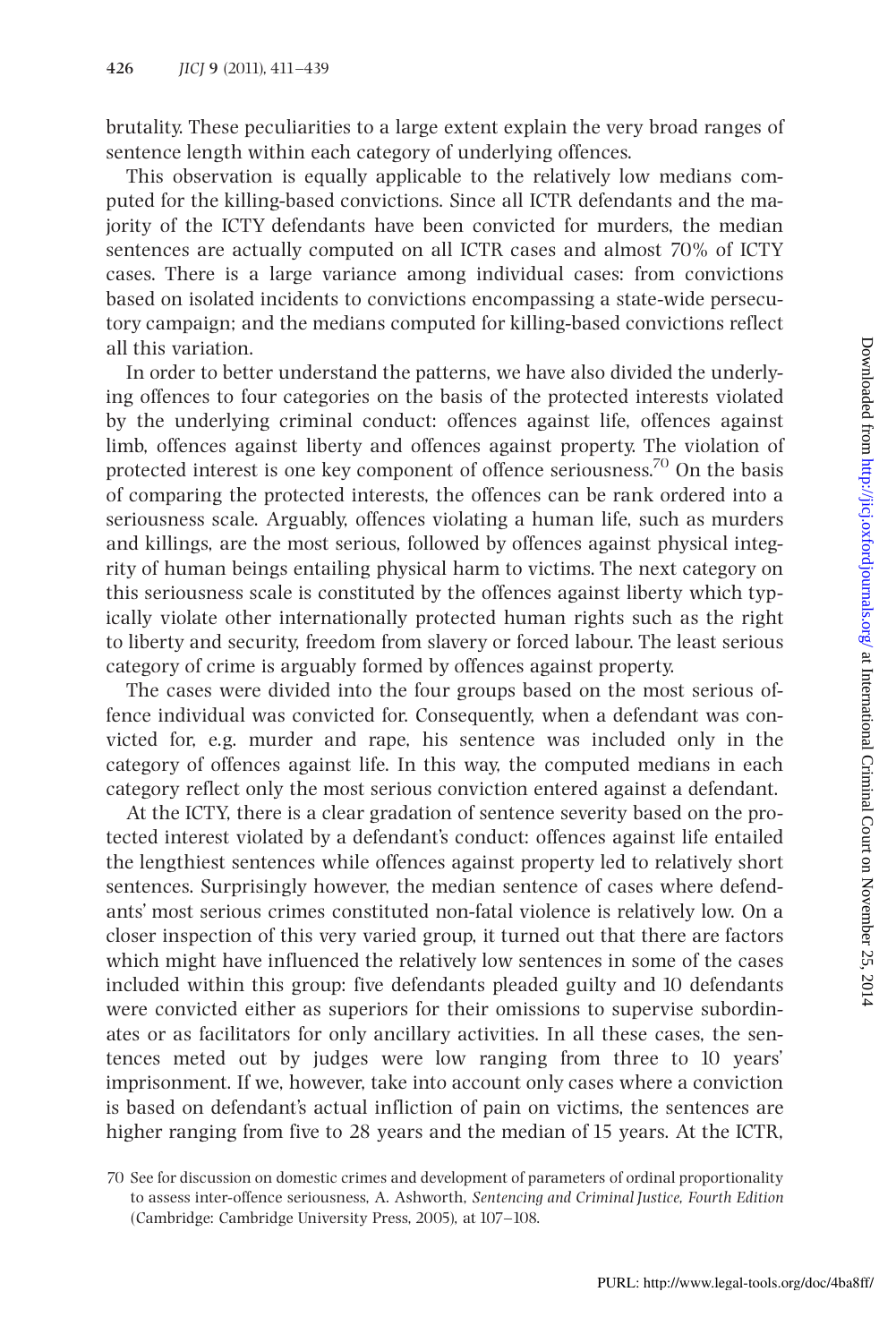| Tribunal        | Life   | Limb     | Liberty  | Property       |
|-----------------|--------|----------|----------|----------------|
| ICTY            |        |          |          |                |
| Median sentence | 18.0   | 7.0      | 15.0     | 2.0            |
| Range           | 5-life | $3 - 28$ | $6 - 20$ | $\overline{2}$ |
| No. of cases    | 47     | 17       | 6        |                |
| ICTR            |        |          |          |                |
| Median sentence | 33.5   | NA       | NA       | NA             |
| Range           | 6-life |          |          |                |
| No. of cases    | 40     | NA       | NA       | NA             |

#### Table 3.

NA: not applicable

all defendants were convicted for killing-based offences so it is impossible to make any comparisons. One further observation that could be made on the basis of Tables 2 and 3, in addition to the generally lengthier sentences at the ICTR, concerns the variation of guilty counts within each Tribunal. At the ICTY, the composition of offences is much more varied  $-$  the ICTY have dealt with all types of offences. Contrastingly, the ICTR cases form a much more homogeneous set and convictions on the basis of homicide and violence are prevalent.

As already noted, rather than the gravity in abstracto judges emphasize the gravity in concreto (in the sense of particular circumstances of each case). In order to analyse these particularities, it would be necessary to conduct a detailed qualitative analysis focusing on the characteristics of each case. We have, in addition to our essentially quantitative design, tried to examine the relationship between the particular circumstances of a case and sentence length by examining differences in punishment depending on the scope of the criminal activity conducted by the defendant. It appears that the more extensive the criminal activity of a defendant the graver his crimes are considered; as they entail a larger number of victims, are committed over a longer period of time and often involve more persons executing crime. On the basis of an overall factual background underlying defendant's convictions we have divided cases into five categories in Table 4.We distinguished among (i) those convicted on the basis of isolated incidents, e.g. single or several instances of mistreatment not committed over protracted period of time; (ii) defendants convicted on basis of repeated crimes committed within a longer period of time and/or on larger scale involving hundreds of victims (such as the Srebrenica massacre, shelling of Sarajevo or attack on Ahmici); (iii) those who were convicted on basis of their overall responsibility for a mistreatment of victims within an institution, e.g. detention and concentration camps; (iv) defendants convicted on the basis of their conduct promoting crimes of others (general incitement) such as those associated with the Radio Télévision Libre des Mille Collines (RTLM) radio station in Rwanda; and finally (v) defendants (authority figures) found responsible for wide array of crimes committed within a regional/ state-wide campaign of persecution.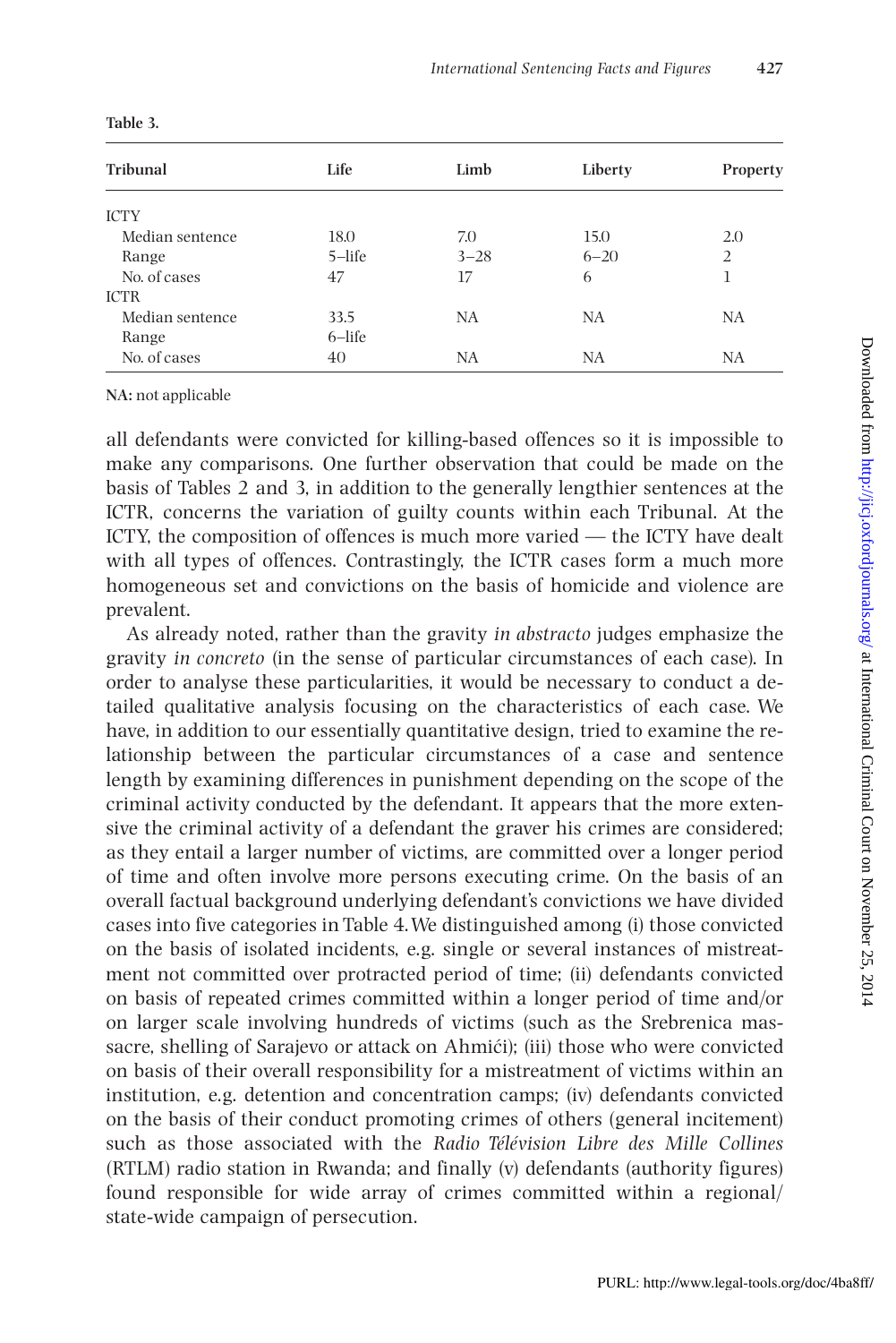| Tribunal                 | Incident         | Recurrent         | Institution     | Propaganda       | Campaign           |
|--------------------------|------------------|-------------------|-----------------|------------------|--------------------|
| <b>ICTY</b>              |                  |                   |                 |                  |                    |
| Median Sentence<br>Range | 10.0<br>$3 - 15$ | 20.0<br>$2$ -life | 6.5<br>$3 - 18$ | NA               | 22.0<br>$11 - 40$  |
| No. of cases             | 15               | 31                | 12              | $\Omega$         | 13                 |
| <b>ICTR</b>              |                  |                   |                 |                  |                    |
| Median Sentence          | 12.0<br>$7 - 25$ | 35.0<br>6-life    | NA              | 15.0<br>$6 - 35$ | 55.0<br>$40$ –life |
| Range<br>No. of cases    | 5                | 21                | $\Omega$        | 6                | 8                  |

#### Table 4.

Incident: convicted on the basis of isolated incidents, e.g. several instances of mistreatment but not committed over protracted period of time.

Recurrent: more extensive criminal activity involving multiplicity of victims, e.g. Srebrenica massacre, shelling of Sarajevo, repeated crimes committed over longer period of time.

Institution: convicted on the basis of an overall responsibility for a mistreatment of victims within an institution, e.g. detention camps, deemed responsible for inhuman conditions and cruel treatment of victims within the institution.

Campaign: those responsible for the regional/state-wide campaign encouraging/promoting crimes. Propaganda: responsible for general incitement of crimes, e.g. within the radio RTLM in Rwanda. NA: not applicable.

The sentences of both Tribunals seem to be gradated depending on the scope of crime. Only in case of 'institution-related crimes' (i.e. crimes related to various detention facilities and general responsibility of their commanders/managers to maintain human conditions and prevent mistreatment of detainees) are sentences low. Despite a generally broader crime base of institution-related crimes, the median is lower than the median of defendants sentenced for isolated incidents. In many cases however, convictions of the 'institution-related' defendants stem from their omissions to prevent and punish their subordinates for committing crimes or from minor ancillary activities. Such conduct is arguably less serious than an active involvement in crime.

At the ICTR the median sentence for convictions stemming from propaganda activities (e.g. radio broadcasts promoting violence) is relatively low despite the fact that it is often argued and accepted by the judges that, e.g. radio broadcasts were important tools in mobilizing the Rwandese population to commit atrocities.71

Otherwise at both Tribunals, the sentences are rank-ordered similarly: perpetrators of isolated incidents were sentenced to shorter sentences than perpetrators of recurrent and more extensive crime. The severest sentences were handed down to the defendants responsible for a nation-wide campaign of persecution or its regional implementation. It is notable that also here we see quite a wide range in sentence length. This gradation of sentence severity indicates that at the aggregate level the ICTY and ICTR judges indeed distinguish

71 G. Prunier, The Rwanda Crisis, History of a Genocide (London: C. Hurst & Co. Ltd, 2008), at 189, 224; Judgment, Nahimana et al. (ICTR-99-52-T), Trial Chamber, 3 December 2003, §§ 1031 ff.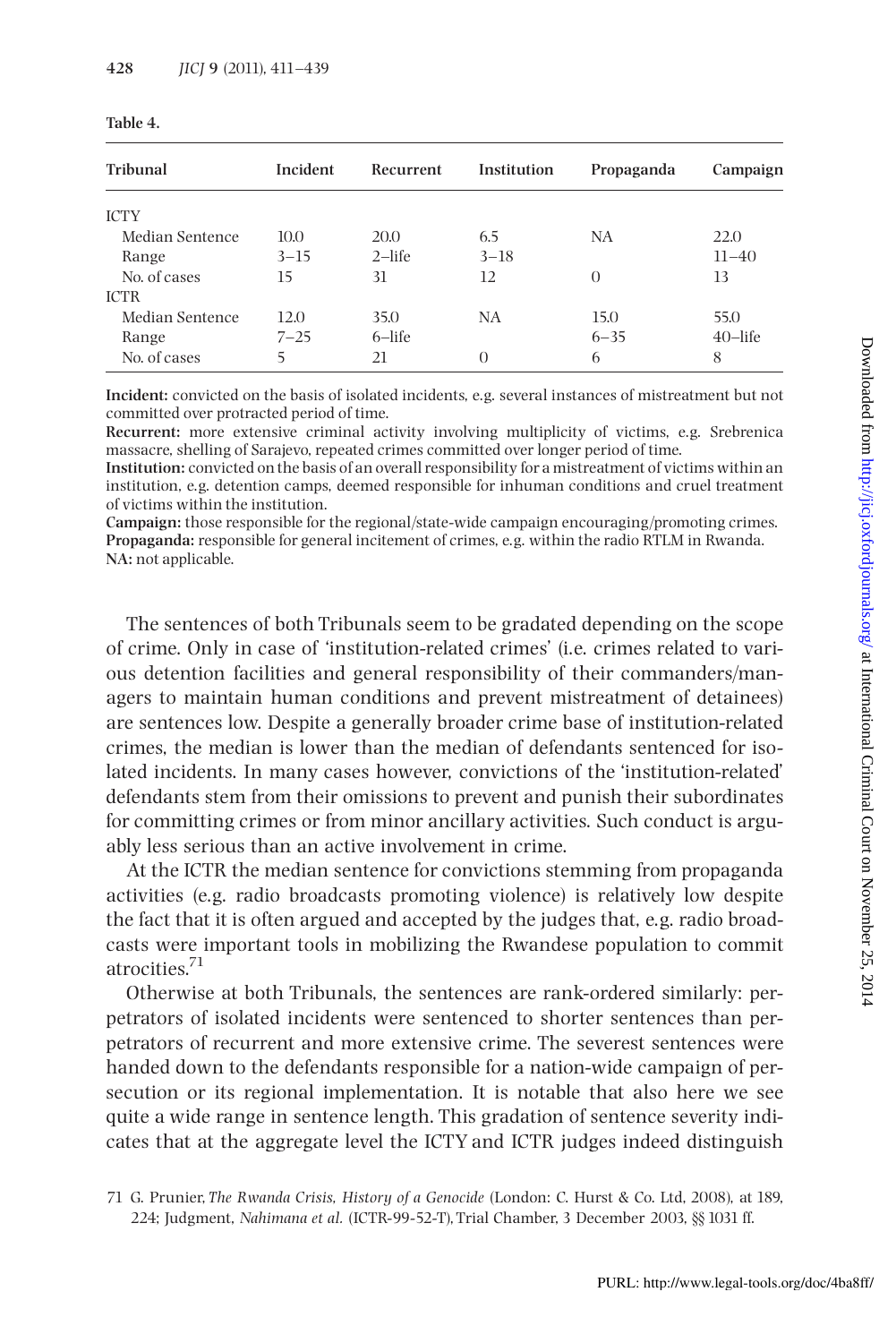| Tribunal             |        |          | Planners Instigators Order-givers Perpetrators JCE |            |               |        | Aiders Superiors |
|----------------------|--------|----------|----------------------------------------------------|------------|---------------|--------|------------------|
| <b>ICTY</b>          |        |          |                                                    |            |               |        |                  |
| Median sentence 25.0 |        | 25.0     | 22.5                                               | 18.0       | 17.0          | 15.0   | 9.0              |
| Range                | 25     | $7 - 30$ | 7-life                                             | $5$ -life  | $6-40$ $6-35$ |        | $2 - 29$         |
| No. of Cases         |        | 3        | 10                                                 | 25         | 25            | 24     | 16               |
| <b>ICTR</b>          |        |          |                                                    |            |               |        |                  |
| Median sentence      | 32.O   | 50.0     | 55.0                                               | 50.0       | 25.0          | 45.0   | 55.0             |
| Range                | 6-life | 6-life   | 6-life                                             | $12$ –life | 25            | 6-life | $11$ -life       |
| No. of Cases         | 3      | 14       | 20                                                 | 22         |               | 25     | 9                |

Table 5.

among cases on the basis of the concrete gravity of crime and those convicted for the most extensive criminal conduct are sentenced the most.

### B. Mode of Liability

In Table 5, cases are divided based on the different modes of liability. All defendants were divided into groups in the following way: every time a defendant was convicted on the basis of a particular mode of liability, his sentence was included within a respective group. Therefore, when a defendant was convicted as a superior and order-giver, his sentence was used to count the median sentence in both groups.

At the ICTY, the longest sentences were handed down to those who planned, instigated or ordered others to commit crimes. The median sentences of these groups range from 22.5 to 25 years of imprisonment. The next group is constituted by perpetrators and participants in JCE with the median of 18 and 17 years. Aiders are convicted to slightly shorter sentences with the median of 15 years. Finally, those convicted on the basis of superior responsibility are subjected to the shortest sentences with the median of 9 years. It seems that the analysed median sentences pronounced by the ICTY generally correspond to the above discussed reasoning - superiors' sentences being the lowest, followed by aiders, then perpetrators and JCE participants and the longest sentences have been handed down to order-givers, planners and instigators.

The ICTR sentencing practice offers a different picture. A median sentence of 55 years of imprisonment (i.e. the majority of defendants got a life sentence) is found in the case of order-givers and superiors. The median of the hands-on perpetrators and instigators is slightly shorter: 50 years. Those aiding and abetting are subjected to even lighter sentences, followed by planners. The lowest median is that of a participant in JCE. The ICTR actual sentences are not as differentiated on the basis of the mode of liability as at the ICTY. One of the surprising findings is the relatively low sentences of the 'planners'. The median sentence of planners is based on three cases of middle-ranking defendants: one was sentenced to life imprisonment, one of the three defendants pleaded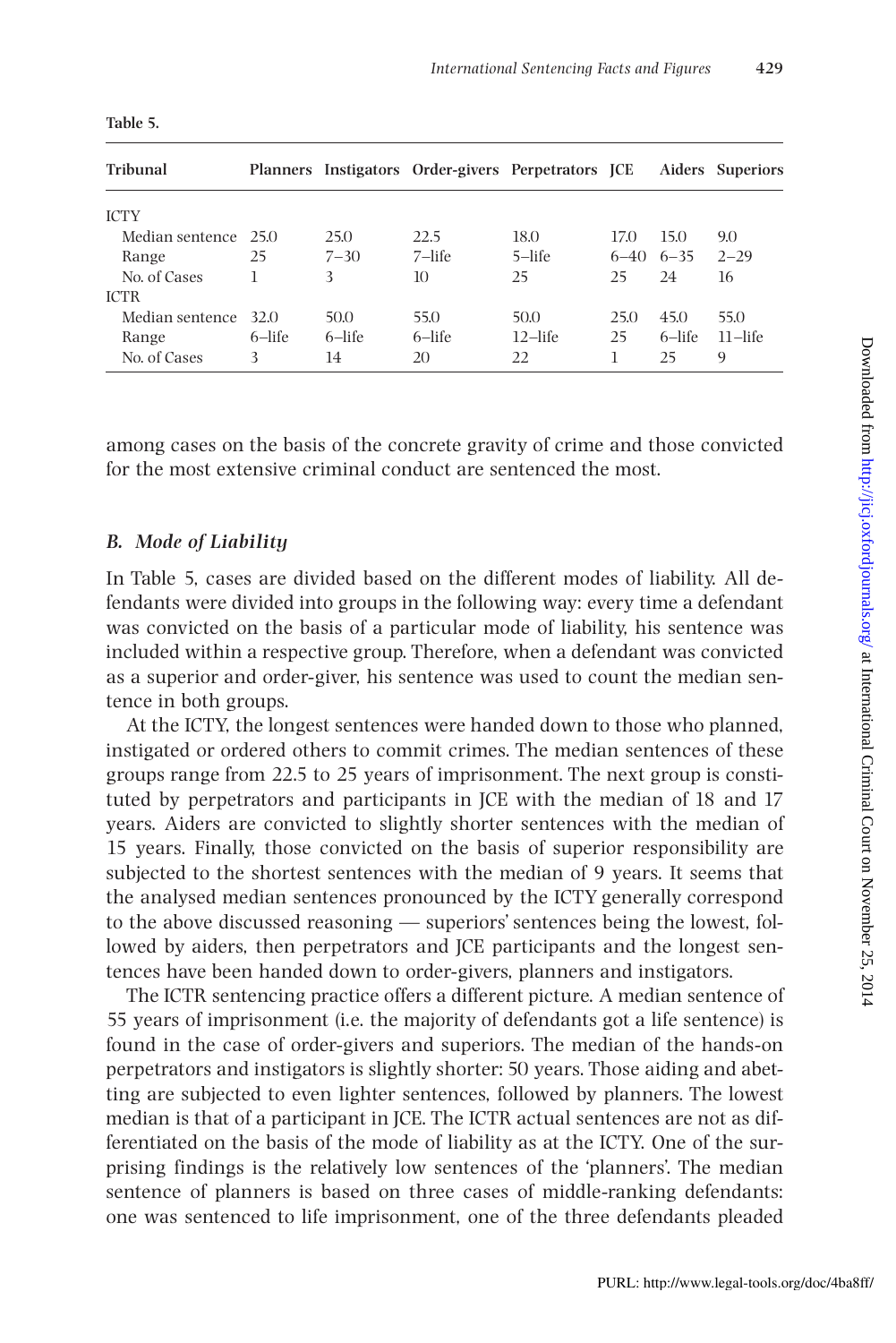| Tribunal        | High rank  | Middle rank | Low rank |
|-----------------|------------|-------------|----------|
| <b>ICTY</b>     |            |             |          |
| Median sentence | 20.0       | 10.0        | 15.0     |
| Range           | $3$ -life  | $2$ -life   | $3 - 40$ |
| No. of cases    | 21         | 27          | 23       |
| ICTR            |            |             |          |
| Median sentence | 55.0       | 32.0        | 15.0     |
| Range           | $25$ -life | 6-life      | $7 - 25$ |
| No. of cases    | 10         | 25          | 5        |

Table 6.

guilty and was convicted to six years' imprisonment (for the ICTR an extremely low sentence)<sup>72</sup> and in the last case the sentence was explicitly reduced to compensate for the violation of defendant's fundamental rights during the trial.<sup>73</sup> This can offer an explanation for the relatively low median sentence of planners.

It seems the ICTY delivers more differentiation among individual modes of liability and related sentences. The observed empirical differences in sentencing between the Tribunals could be related to (i) the fact that the ICTR defendants were, in the majority of cases, convicted of combinations of several modes of liability, such as perpetration, ordering and instigation together, often combined with superior responsibility; $^{74}$  and also to (ii) the fact that the ICTR deals primarily with cases of killings and violence, as discussed above. Consequently, the convictions at the ICTR are based on a more homogenous crime base and sentences seem to be not as differentiated as at the ICTY.

### C. Rank of Offender

In Table 6, cases are divided according to the rank of the offender. In order to see differences in the actual sentencing practice, we have divided all the convicted ICTY and ICTR defendants into three groups according to the rank individuals occupied in the overall state civil/military hierarchy. The low-ranking offenders held little or no power/influence in the overall circumstances of each conflict such as camp guards, shift leaders in detention camps, rank and file soldiers or local politicians and people occupying positions such as a doctor in a hospital, commercial trader or a singer (28 individuals). The most numerous and varied group contains the middle-ranking defendants.

<sup>72</sup> Judgment, Serugendo (ICTR-2005-64), Trial Chamber, 12 June 2006.

<sup>73</sup> Judgment, Nahimana et al. (ICTR-99-52), Appeals Chamber, 28 November 2007.

<sup>74</sup> At the ICTY approximately 68% of all defendants were convicted on the basis of only one mode of responsibility as opposed to only 30% at the ICTR.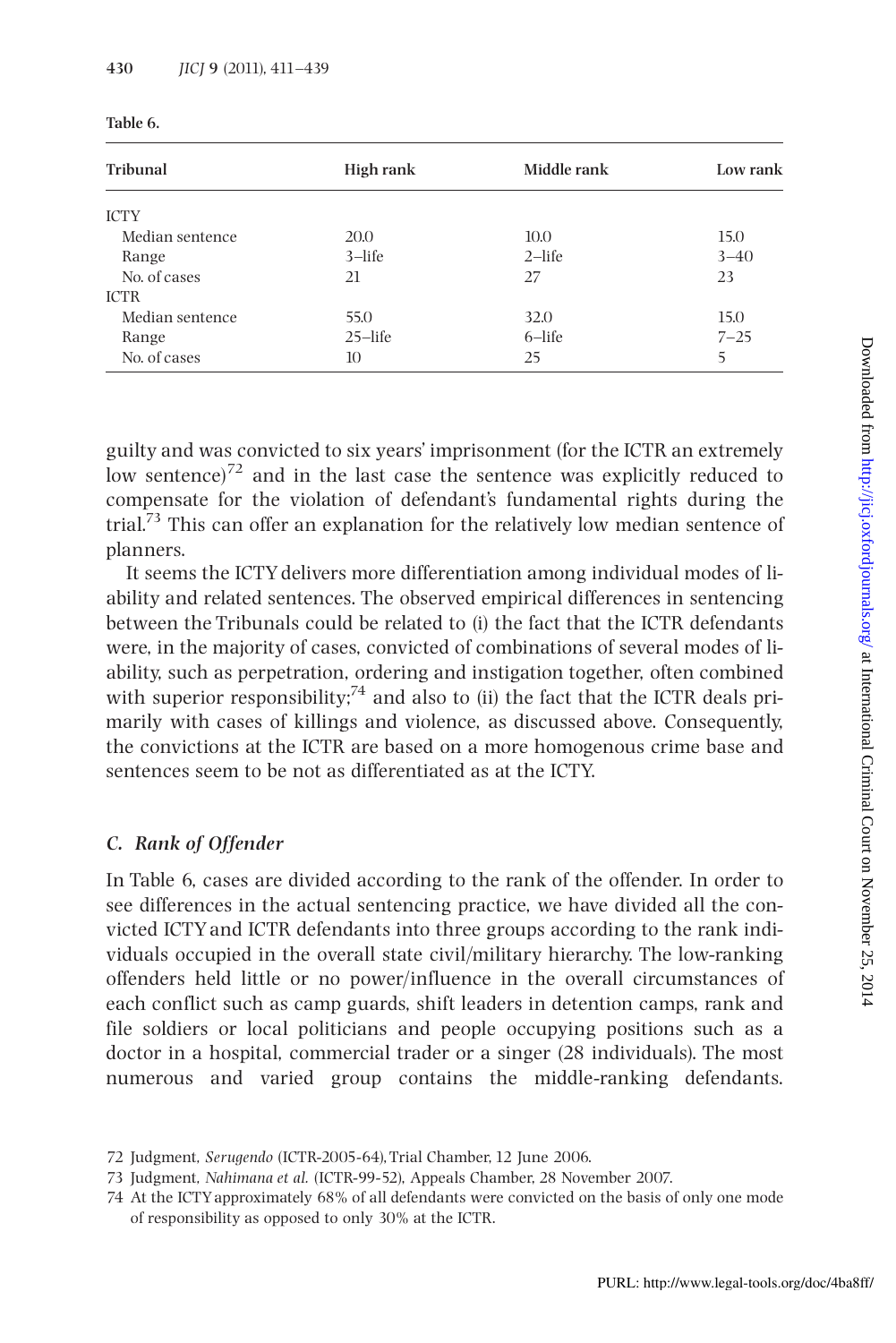These are the individuals who had more extensive de jure or de facto authority to command and/or influence conduct of others such as camp commanders, local or more senior army commanders and conseilleurs, bourgemestres in Rwanda, pastors and priests in the Catholic church or leaders of the Interahamwe (52 individuals). Finally, the group of high-ranking offenders consists of regional or national military and political leaders such as members of regional or national governments, regional political leaders, prefects in Rwanda, members of the national government and military officers above the rank of colonel or military commanders of operational sectors (military equivalent of prefecture in Rwanda) (31 individuals).

At the ICTY, high-ranking defendants are given the lengthiest sentences. The median sentence of low-ranking offenders is five years longer than the median of middle-ranking perpetrators. This finding is rather puzzling given the reasoning discussed above. In line with the judges' arguments, we would expect that middle-ranking offenders would be subjected to lengthier sentences than their low-ranking followers. However, it is also emphasized in the case law that the particular circumstances of each case such as magnitude of harm caused by the offender and his degree of participation in crimes are other important considerations in sentence determination. Apparently, as discussed below, there are some factors in the case of low-ranking defendants (such as cruelty of crime and enthusiastic participation) that seem to add to their sentences and counteract the influence of the relative role of the offender within the overall conflict.<sup>75</sup> At the ICTR, the median sentences are gradated along the line of defendants' rank. All high-ranking defendants (with one exception<sup>76</sup>) have been sentenced to life imprisonment. As opposed to the ICTY, middle-ranking offenders are subjected to more severe sentences than their low-ranking subordinates/followers.<sup>77</sup> Consequently, the rank-ordering of sentence severity based on the rank of a defendant in the overall state hierarchy differs across the Tribunals.

In order to clarify the (lack of) sentence gradation according to rank in more depth and understand the noted discrepancies, we examined the typical role of each defendant (his degree of participation) and examined the connection between the rank of a defendant and his typical role.<sup>78</sup> On closer inspection, it turned out that at both Tribunals the high-ranking organizers of crime have been sentenced to the lengthiest sentences. Their sentences are, however, comparable with the sentences of enthusiastic hands-on perpetrators who in most cases are lower ranking. The enthusiasm and the cruelty of crimes committed seem to add to the sentences of enthusiastic participants and counteract the

76 Judgment, Kalimanzira (ICTR-05-88), Trial Chamber, 22 June 2009.

<sup>75</sup> Cf. Holá et al., *supra* note 5, at 90; Meernik and King, *supra* note 5, at 739, Doherty and Steinberg, supra note 5, at 54; Meernik (2005), supra note 5, at 157.

<sup>77</sup> Cf. J. Meernik, 'Proving and punishing genocide at the International Criminal Tribunal for Rwanda', 4 International Criminal Law Review (2004) 65-81, at 75-76.

<sup>78</sup> We determined the typical role of a defendant on the basis of the factual findings underlying defendant's convictions discussed in every judgment.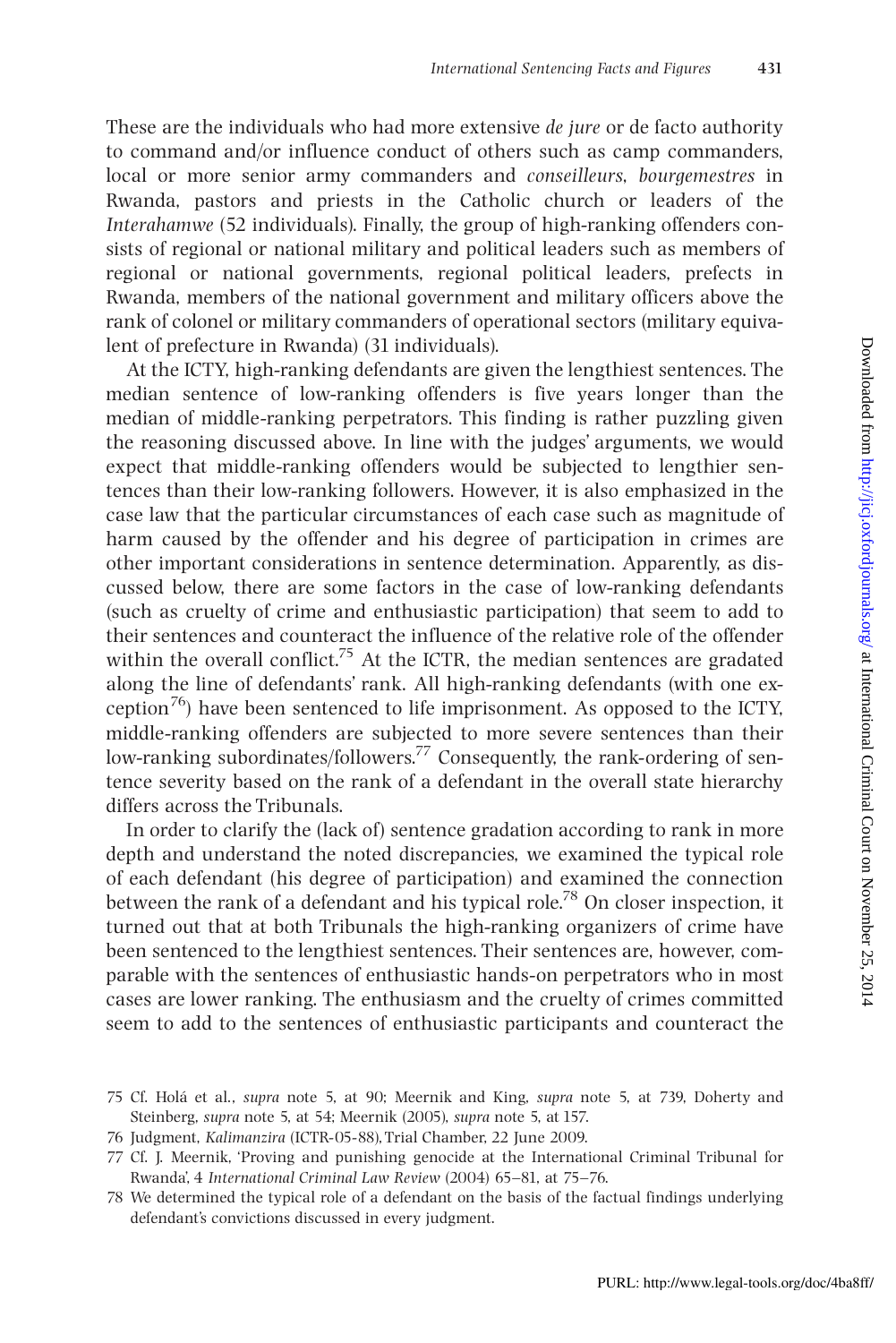influence of the minor role of the offender within the overall conflict.<sup>79</sup> This finding could explain the relatively high median sentence for the low-ranking defendants at the ICTY since the cases of these low-ranking enthusiastic executioners have been tried only by the ICTY (seven low-ranking individuals were deplored by judges for the extreme cruelty of their acts and/or enthusiasm in their execution and/or pleasure they derived from their execution as opposed to no such a low-ranking defendant at the ICTR).

Generally, therefore, the sentences at the Tribunals are distinguished on the basis of the rank of the defendant in the overall state hierarchy. The higher ranking architects of persecutory campaigns and organizers were subjected to the severest sentences. However, despite their generally low-ranking status in the overall hierarchy and negligible role in the overall conflict, also many enthusiastic executioners were sentenced to lengthy imprisonment terms arguably on account of extreme cruelty in the crimes committed and their zeal in the execution thereof.

### D. Mitigating and Aggravating Factors

A wide range of factors has been accepted by the Tribunals in aggravation/mitigation of a sentence. Whether a certain factor constitutes a mitigating or aggravating circumstance depends largely on the particular circumstances of each case. For example, factors such as education or respected status of a defendant were in some cases accepted in mitigation yet in others in aggravation of a sentence. The following tables provide a basic overview of the most frequent aggravating and mitigating circumstances cited by the ICTY and ICTR judges. Aggravating and mitigating circumstances are just ancillary factors influencing the sentence  $\frac{d}{dx}$  according to judges the most important consideration is the gravity of crime. Consequently, it is impossible to make direct comparisons between the individual factors accepted in mitigation/aggravation and their influence on sentence severity in a descriptive bivariate analysis such as ours. Therefore, in the following text the relation between individual aggravating and mitigating factors and sentence severity is not discussed and only the most frequent factors accepted in mitigation and/or aggravation at both Tribunals are listed.

### 1. Mitigating Factors

As discussed above, mitigating factors are circumstances that could justify a reduction of a sentence. It seems from the case law that all mitigating factors are generally applicable to all offences under the Tribunals' jurisdiction; no specific groups of mitigating factors have developed applicable only to specific offences. A large variety of factors has been accepted in mitigation in each case. Holá et al. revealed that mitigating factors do indeed account for a

<sup>79</sup> Cf. Holá et al., *supra* note 5, at 93-94.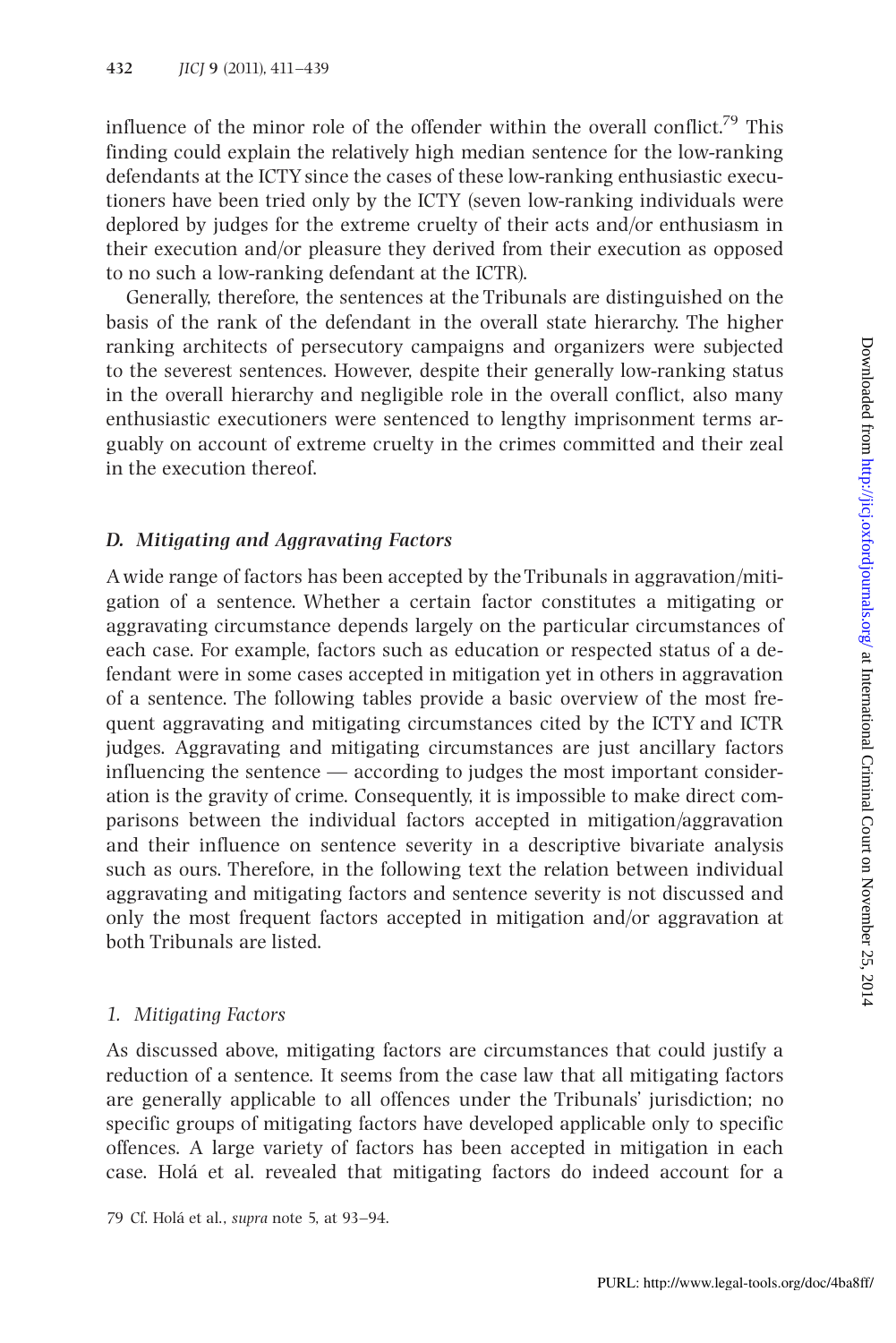| <b>Mitigating factor</b>             | No. of cases cited $(\% )$ |
|--------------------------------------|----------------------------|
| Family circumstances                 | $40(56\%)$                 |
| Assistance to victims                | 27 (38%)                   |
| Voluntary surrender                  | 26 (37%)                   |
| No prior crimes                      | 26 (37%)                   |
| Remorse                              | 24 (34%)                   |
| Cooperation with the prosecutor      | 24 (34%)                   |
| Good conduct in detention            | 24 (34%)                   |
| (Prior) good character               | 24 (34%)                   |
| Guilty plea                          | 20(28%)                    |
| General attitude towards proceedings | 17(24%)                    |

#### Table 7. ICTY

| Table 8. ICTR |  |  |
|---------------|--|--|
|---------------|--|--|

| <b>Mitigating factor</b>          | No. of cases cited $(\% )$ |  |  |
|-----------------------------------|----------------------------|--|--|
| Assistance to victims             | $17(42.5\%)$               |  |  |
| Good character                    | $12(30\%)$                 |  |  |
| Family circumstances              | $9(22.5\%)$                |  |  |
| Guilty plea                       | $9(22.5\%)$                |  |  |
| Remorse                           | $8(20\%)$                  |  |  |
| Cooperation with the Prosecutor   | $8(20\%)$                  |  |  |
| Lengthy public service for Rwanda | $8(20\%)$                  |  |  |
| No prior crimes                   | $7(17.5\%)$                |  |  |
| Health problems                   | 6(15%)                     |  |  |
| Voluntary surrender               | $5(12.5\%)$                |  |  |
| Good conduct in detention         | $5(12.5\%)$                |  |  |

reduction in the sentence — sentences at the ICTY are on average reduced by seven months for each cited mitigating factor.<sup>80</sup> In Tables 7 and 8, the 10 most common factors cited in mitigation of sentence by the ICTY and ICTR, respectively, are listed.

There are no notable differences between the ICTY and ICTR in the type of mitigating factors cited by the judges. Despite the different crime base in Yugoslavia and Rwanda and different composition of cases at the ICTY and ICTR, the factors accepted by judges in mitigation of a sentence are very similar. If we compare the proportions of cases where individual factors in mitigation were cited, it seems that at the ICTY the same (general) mitigating factors are often repeated and accepted by judges in multiple cases, e.g. the most frequent mitigating factor at the ICTY is 'family circumstances' accepted in 56% of ICTY cases compared with 'assistance to victims' at the ICTR accepted in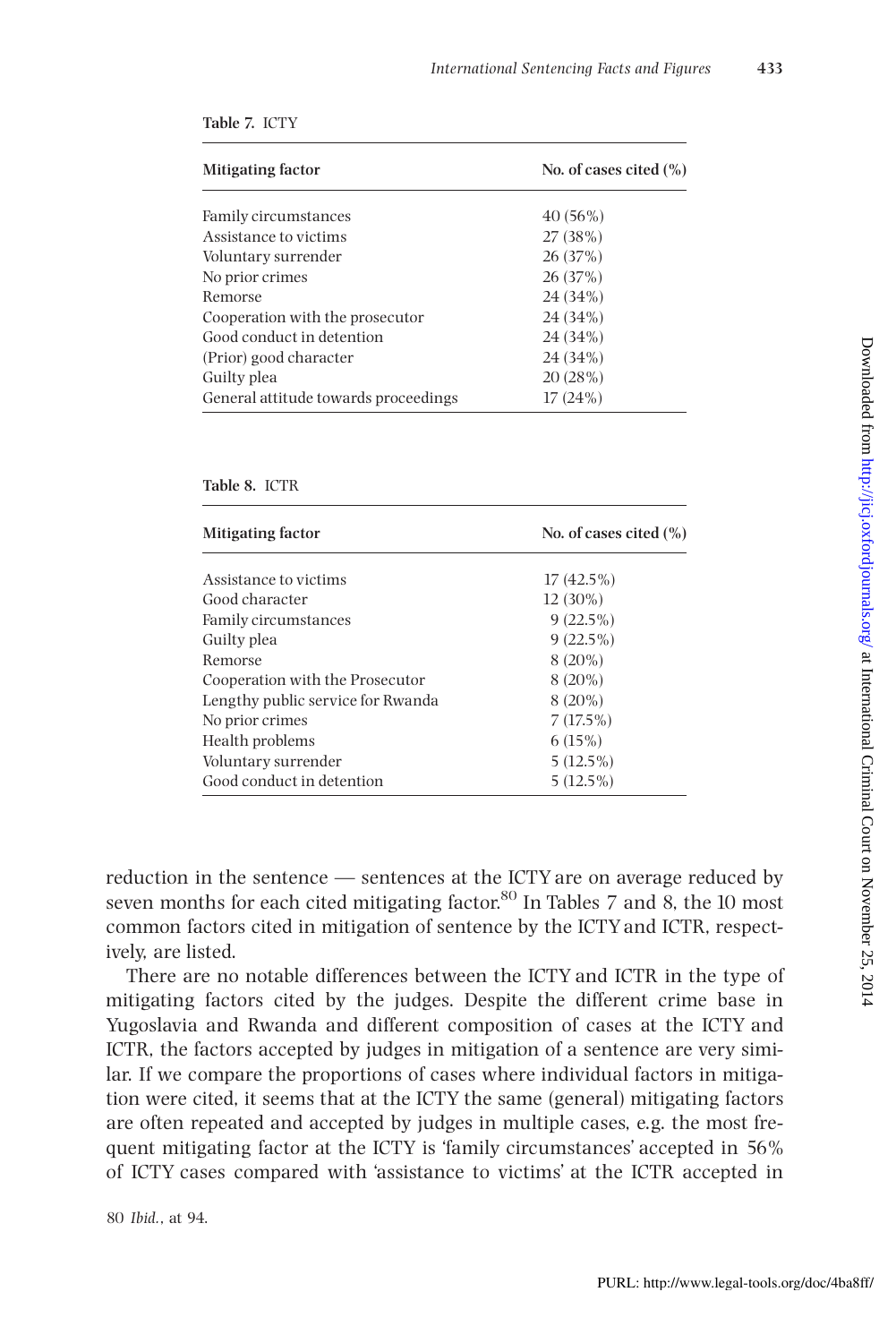mitigation in 42.5% of all the cases. At the ICTR, it is more often the case that mitigating factors identified by the judges are very case specific, limited to the particular circumstances of the case and the specific conduct of a defendant.

It should also be noted that the Tribunals'case law on mitigating factors has not been entirely clear and there are disparities among cases as to whether a certain factor could be considered in mitigation of a sentence for international crimes or not. In these cases judges often refer to a notion of particular circumstances of a case to justify the differences. For example, factors such as 'good character (prior to the conflict)' and/or 'no criminal record' of a defendant are accepted in mitigation by some trial chambers but refused or considered in aggravation of a sentence by others without a detailed guideline why in certain cases these circumstances warrant mitigation of a sentence but not in others.81 Another example constitutes an approach to 'assistance to victims', the most frequent mitigating factor cited by the ICTR. It often occurs that judges turn down defendants' requests to mitigate their sentence on this basis. In particular, 'selective assistance to victims' does not necessarily lead to sentence mitigation. In some ICTR judgments trial chambers refused to accept this factor in mitigation or even indicated that it could aggravate a sentence.<sup>82</sup>

It has been argued in the literature that a guilty plea is one of the most influential mitigating factors accepted by the judges of both Tribunals.<sup>83</sup> Indeed, it seems that cases where defendants have admitted to their guilt and concluded an agreement with the Prosecutor resulted in lower sentences at both Tribunals (ICTY: median sentence of guilty plea cases is 12.5 years versus 15.0 years for cases with no guilty plea; ICTR: 11.0 versus 45.0).<sup>84</sup> However, it should also be noted that the guilty plea in itself does not guarantee a lower sentence. The first person to plead guilty at the ICTR, Jean Kambanda, was sentenced to life imprisonment.<sup>85</sup> At the ICTY, Goran Jelisić was sentenced to a very severe sentence of 40 years' imprisonment despite his admission of guilt.<sup>86</sup> The practice of pleading guilty is more widespread at the ICTY where 20 (28%) defendants plead guilty so far. In contrast, at the ICTR nine (22.5%) accused admitted to their guilt. The fact that a guilty plea is allegedly connected to a lower sentence could also be seen as a possible factor contributing to generally lower sentences at the ICTY compared with the ICTR.

- 81 Judgment, Nahimana et al., supra note 73, § 1069.
- 82 Judgment, Bikindi (ICTR-01-72), Trial Chamber, 2 December 2008, § 457.
- 83 Sayers, supra note 3, at 768.
- 84 Please note that the computed median sentences are again based only on bivariate relationships comparing sentences where the defendant entered a guilty plea to sentences without a guilty plea. On the basis of these numbers, it is difficult to conclude as to a particular trend of less severe sentences with respect to guilty plea cases. The numbers may serve only as an indication thereof.
- 85 Judgment, Kambanda (ICTR-97-23), Appeals Chamber, 19 October 2000.
- 86 Judgment, *Jelisić* (IT-95-10), Appeals Chamber, 5 July 2001.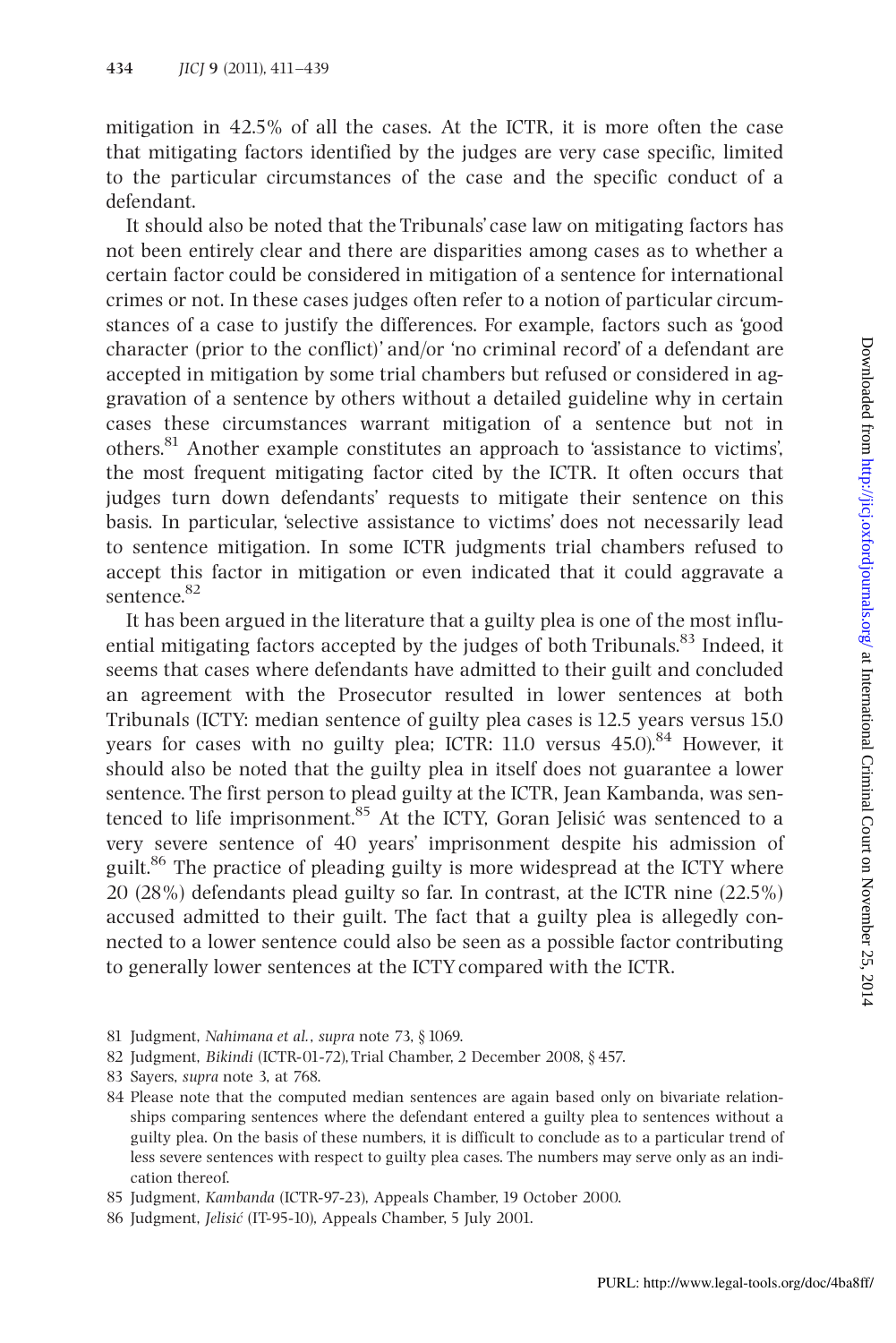| <b>Aggravating factor</b>                                     | No. of cases cited $(\% )$ |  |  |
|---------------------------------------------------------------|----------------------------|--|--|
| Abuse of superior position/position of<br>authority/influence | $41(58\%)$                 |  |  |
| Special vulnerability of victims                              | $33(46\%)$                 |  |  |
| Extra suffering of victims                                    | 25(35%)                    |  |  |
| Many victims                                                  | 18(25%)                    |  |  |
| Cruelty of attack                                             | 13(18%)                    |  |  |
| Duration of participation in crimes                           | 11(15%)                    |  |  |
| Active participant                                            | 11(15%)                    |  |  |
| Important role in an attack                                   | 11(15%)                    |  |  |
| Status of victims                                             | $8(11\%)$                  |  |  |
| Encouragement of terror atmosphere                            | 5(7%)                      |  |  |
| Status/educated person                                        | 5(7%)                      |  |  |

#### Table 9. ICTY

#### Table 10. ICTR

| <b>Aggravating factor</b>                                     | Number of cases cited $(\% )$ |
|---------------------------------------------------------------|-------------------------------|
| Abuse of superior position/position of<br>authority/influence | 31 (77.5%)                    |
| Cruelty/gravity of crimes/attack                              | $14(35\%)$                    |
| Many victims                                                  | $11(27.5\%)$                  |
| Active participant                                            | $7(17.5\%)$                   |
| Encouragement of crimes                                       | $5(12.5\%)$                   |
| Status/educated person                                        | $5(12.5\%)$                   |
| Participation in attacks on churches/hospitals                | $5(12.5\%)$                   |
| Abuse of trust of local community                             | $3(7.5\%)$                    |
| Extra suffering of victims                                    | $3(7.5\%)$                    |
| Leading of some attacks                                       | $3(7.5\%)$                    |

#### 2. Aggravating factors

In contrast to mitigating factors, aggravating factors are factors which justify an increase in sentence length. The principles applicable to aggravating factors are set up with stringent standards compared with mitigating factors. These strict conditions substantially limit the range of possible circumstances that could be accepted in aggravation of a sentence. Tables 9 and 10 show the 10 aggravating factors most frequently accepted at the ICTY and ICTR.

There are no major differences in the types of factors judges used to increase a sentence. At both Tribunals, the fact that a defendant occupied and abused a higher ranking position of authority and influence constitutes the most common aggravating factor. At the ICTR, this factor was accepted in aggravation of a sentence in 77.5% of cases (compared with 58% at the ICTY). The higher proportion of cases with this particular aggravating factor at the ICTR is arguably connected to the different composition of cases as the ICTR has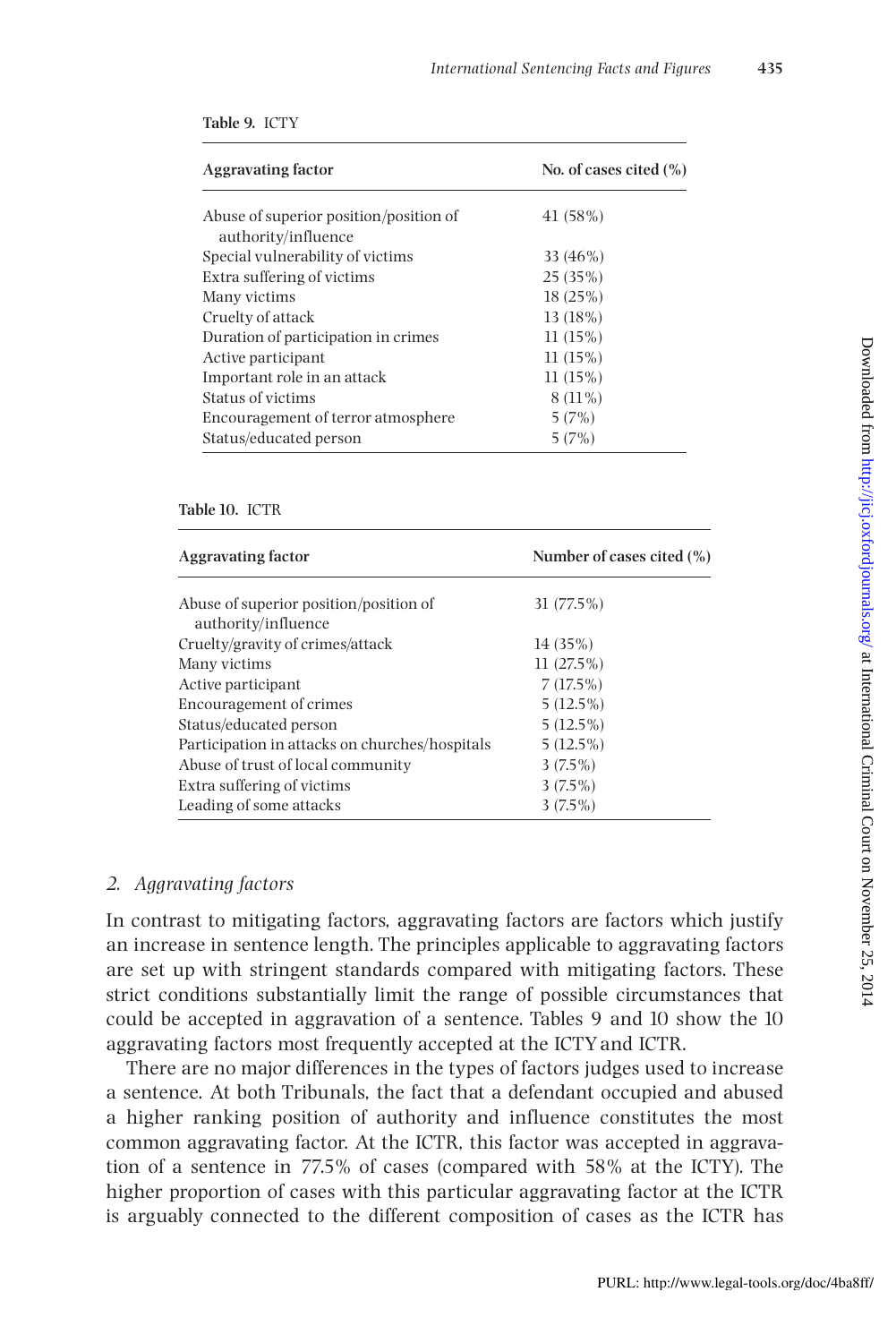dealt with a comparably lower number of low-ranking defendants  $-$  the majority of accused exercised authority over others and their criminal conduct was considered to be an abuse of their position of power/influence.

There are also few 'conflict-specific' aggravating circumstances. At the ICTY, 'special vulnerability of victims' could be seen as one such example. In the Yugoslavian conflict many crimes were committed against persons held in detention camps such as Omarska or Keraterm. These detainees found themselves in particularly vulnerable positions and this fact is often emphasized by the ICTY judges. At the ICTR, 'participation in attacks on places considered to be safe havens' could be mentioned in this connection. During the genocide, many Tutsis sought refuge in churches, hospitals and schools, places universally recognized to be a sanctuary, under a false belief that they would be safe there. In several instances, Hutus attacked these concentration points and attacks resulted in massive Tutsi executions. ICTR judges in such cases emphasize the particularly condemnable nature of such attacks.<sup>87</sup>

It is also to be noted that the analysis of aggravating factors is complicated by the fact that the case law on the distinction between aggravating factors and the gravity of the crime is not entirely clear. ICTR judges sometimes consider the gravity of crime to be one of the factors in aggravation. At the ICTY in some cases, the circumstances, such as special vulnerability of victims, extra suffering of victims, active role in an attack or a multitude of criminal acts, were accepted in aggravation, yet in others the same factors were considered as falling within the notion of gravity. <sup>88</sup>

# 5. Assessment of Findings

In this study, we assessed the empirical reality of ICTYand ICTR sentencing. As noted by many commentators, there are large differences in the length of sentences issued by the ICTY and ICTR.<sup>89</sup> It was previously argued by others, and we showed that this is indeed in all likelihood the case, that this difference is mainly connected to the different case composition at the Tribunals. At the ICTR, the majority of defendants are convicted of genocide; many key figures (members of government and other high-ranking officials) and organizers of violence stood trial in Arusha. This is not the case in The Hague at the ICTY which has dealt with a comparatively higher number of low-ranking, hands-on executioners of persecutory campaigns. The dominance of genocide convictions at the ICTR could be seen as one of the primary reasons for the much more severe ICTR sentences. Genocide as 'the crime of crimes' is subject to generally lengthier sentences compared with other categories of international crimes. Our conclusion is further corroborated by the fact that in the

<sup>87</sup> Judgment, Kamuhanda (ICTR-99-54A-T), Trial Chamber, 22 January 2004, §764.

<sup>88</sup> Cf. Judgment, Bala (IT-03-66-T), Trial Chamber, 30 November 2005, § 731; Judgment, Zelenović (IT-96-53/2), Trial Chamber, 4 April 2007, §§ 36-43.

<sup>89</sup> This fact has been subject to comment many times. Cf. Drumbl and Gallant, supra note 62.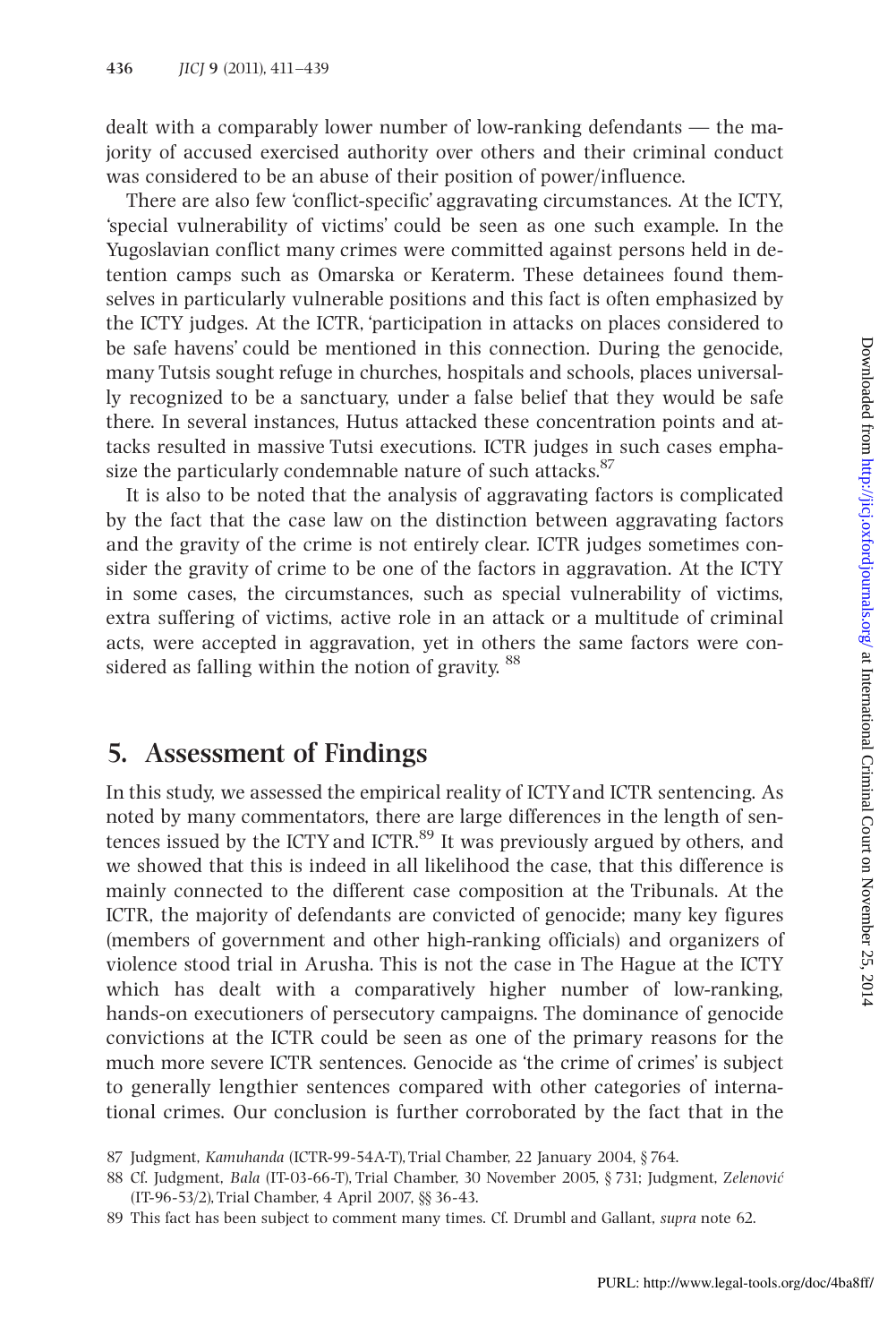ICTR cases where no genocide conviction was entered, the sentences were in fact shorter compared with the ICTY. Other factors that could account for the difference in sentence severity include the relatively limited range of crimes prosecuted by the ICTR and the lack of guilty pleas. The crime base and composition of convictions is much less varied at the ICTR — the majority of defendants are convicted for killing and/or serious violence against victims. These are arguably the most serious violations of international criminal law. At the ICTY, the convictions include also generally less serious offences, such as crimes against property. Finally, the practice of a guilty plea, that is more frequent at the ICTY, arguably may have led to a shorter average sentence length and could also contribute to the generally shorter sentences at the ICTY. <sup>90</sup>

Our analysis revealed several other interesting features of the Tribunals' sentencing practice. First, it has been demonstrated that there are indicia of an empirical ordering of international crimes in terms of sentence length with genocide at the top, followed by crimes against humanity and war crimes at the tail. These findings could add empirically based arguments to current discussions on the hierarchy of individual categories of international crimes. The ICTY and ICTR judges in the latest case law dismissed the idea of the crime hierarchy and emphasized that all the categories of international crimes are equally serious violations of international humanitarian law. The most important consideration should be the gravity of crimes in concreto, i.e. the particular circumstances of a case at hand with a focus on degree of harm actually caused by a defendant's criminal conduct. Therefore, according to the judges, the legal classification of an act as genocide or a war crime does not matter so much. In practice, many defendants convicted of genocide were the top- or mid-level organizers of a genocidal campaign at a state or regional level and counts of genocide often covered a broad array of criminal conduct of many people implementing the genocidal policies and perpetrating genocidal killings. Conversely, the defendants convicted exclusively of war crimes tend to be low- to middle-ranking individuals convicted on the basis of criminal activities never amounting to the organization of a state/regional persecutory campaign  $-$  in many cases these defendants were convicted as superiors for their omissions or for only ancillary activities. Therefore, it could be the case that genocide convictions are indeed in terms of the gravity in concreto the worst cases with the greatest amount of harm and this is what brings about the severest sentences. Convictions for war crimes, on the other hand, encompass comparably less serious cases entailing the least amount of harm and thus the most lenient sentences.<sup>91</sup>

<sup>90</sup> Other possible reasons for the difference in sentence severity between ICTY and ICTR, such as reference to national practice (incorporation of national law) and/or the sheer gravity of atrocity in Rwanda, have been offered in a literature. Cf. Drumbl and Gallant, ibid.

<sup>91</sup> It should be noted that there are cases in which a high-ranking defendant was convicted for an extensive campaign of violence while war crimes constituted the bulk of the conviction. However, this type of cases seems to be rather exceptional. For example, General Stanislav Galić, the only defendant sentenced to life imprisonment on appeal by the ICTY, was held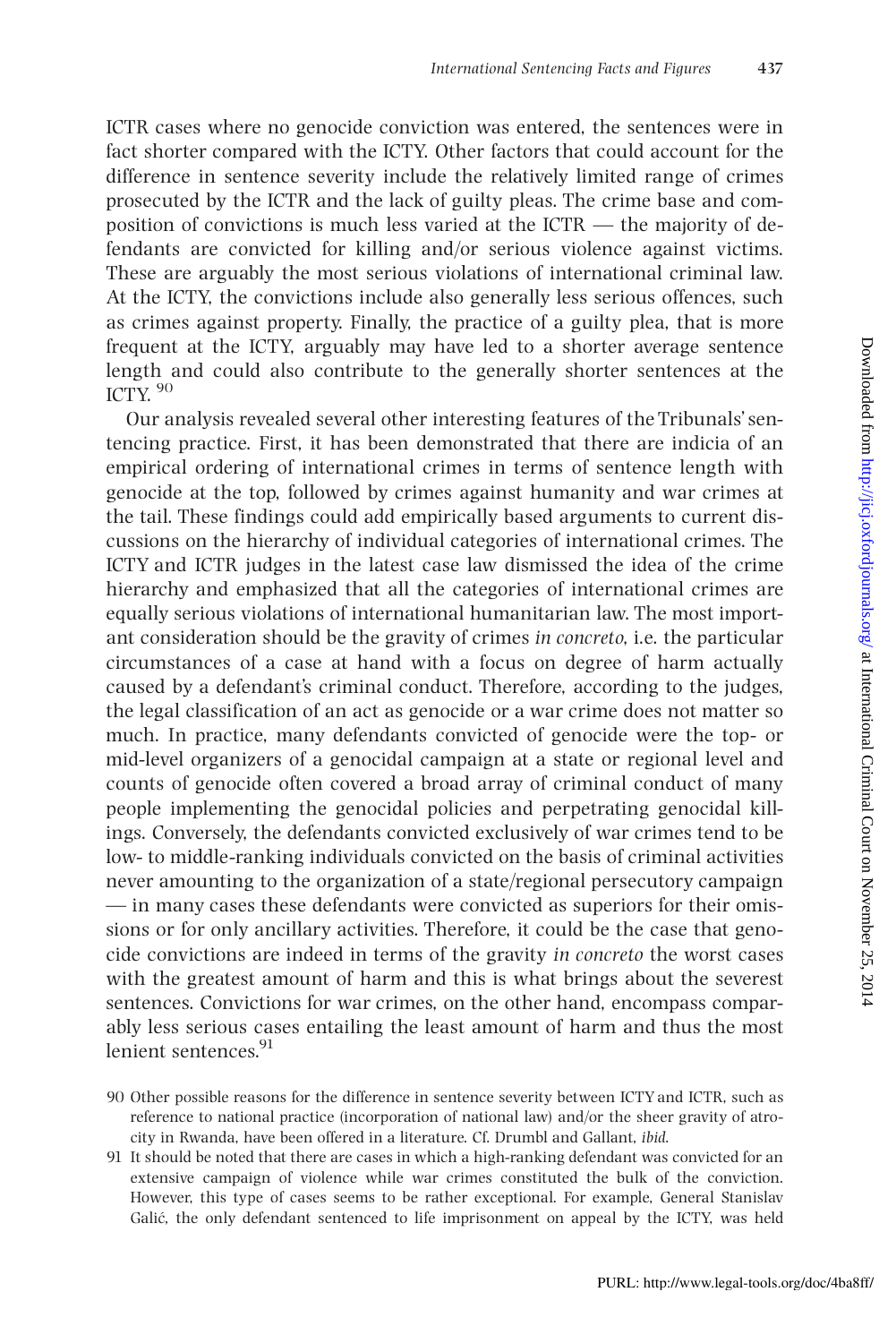Indeed, in terms of the gravity in concreto assessment, our analysis revealed that sentences seem to be gradated according to the scope of the crime, the role of a defendant and his/her rank. Our results indicated that those responsible for regional or national campaigns of persecution, extending over longer periods of time and involving many victims, were subjected to the severest sentences. The high-ranking figures organizing crime from above were sentenced to the lengthiest sentences at both Tribunals. This finding indicates that those orchestrating crime at the top leadership levels are indeed considered the most culpable for the purposes of sentencing. It is generally accepted in legal but also criminological discourse that the top leadership figures are those most to be blamed for international crimes.<sup>92</sup> These normative considerations seem to be reflected in the empirical sentencing practice of both ICTY and ICTR. The lower ranking enthusiastic executioners are, unexpectedly, sentenced to comparably severe sentences. As we have showed this is arguably on account of the cruelty of committed acts and zeal of these perpetrators. Their enthusiasm and the extreme cruelty of crimes committed seem to add to their sentences and counteract the influence of the minor role of the offender within the overall conflict.<sup>93</sup>

responsible for war crimes and crimes against humanity for the campaign of sniping and shelling attacks on the city of Sarajevo. In this case, the judges emphasized the exceptional brutality and cruelty of the acts, the defendant's systematic, prolonged and premeditated participation and abuse of his senior position within the army to justify sentence severity. See Galić, supra note 10, § 455; See also Judgment, Milosević (IT-98-29/1A), Appeals Chamber, 12 November 2009, §§ 324-328.

<sup>92</sup> Cf. C. Del Ponte,'Prosecuting the Individuals Bearing the Highest Level of Responsibility', 2 JICJ (2004) 516; A. Smeulers, 'Perpetrators of International Crimes: Towards a Typology', in A. Smeulers and R. Haveman (eds), Supranational Criminology: Towards a Criminology of International Crimes (Antwerp: Intersentia, 2008), at 233; For a different perspective See J.D. Ohlin, 'Proportinal Sentences at the ICTY', in B. Swart, G. Sluiter and A. Zahar (eds), The Legacy of the International Criminal Tribunal for the Former Yugoslavia (New York: Oxford University Press, forthcoming, 2011) available online at http://ssrn.com/abstract=1726411 (visited 1 February 2011), at 14, where the author argues for a primacy of the offence-gravity proportionality (i.e. a defendant receives punishment that is proportional to his/her wrongdoing) over the defendant-relative proportionality (i.e. more culpable defendants ought to be punished more severely than less culpable defendants) in international sentencing. According to Ohlin, international sentences should above all reflect the inherent gravity of the offence so that even limited participation in international crimes by a low- or mid-level offender would yield a life sentence (if the offence seriousness warrants a life imprisonment), even if participation by the highest level offenders yields the same life sentence.

<sup>93</sup> This observation applies in particular to ICTY sentencing practice. The 'apparent' discrepancy between 'sentences of such low level perpetrators and their superiors' at the ICTY has already been noted in academic literature. Cf. S. Dana, 'Beyond Retroactivity to Realizing Justice: A Theory on the Principle of Legality in International Criminal Law Sentencing', 99 The Journal of Criminal Law and Criminology (2009) 857, at 926. As discussed in the text, a possible explanation of this phenomenon could be that in cases of some low-ranking defendants, there are factors that seem to add to their sentences (such as cruelty, sadism, pleasure derived from crime and enthusiastic participation) and judges seem to weigh these other factors against the relative importance of a defendant in the overall state hierarchy.